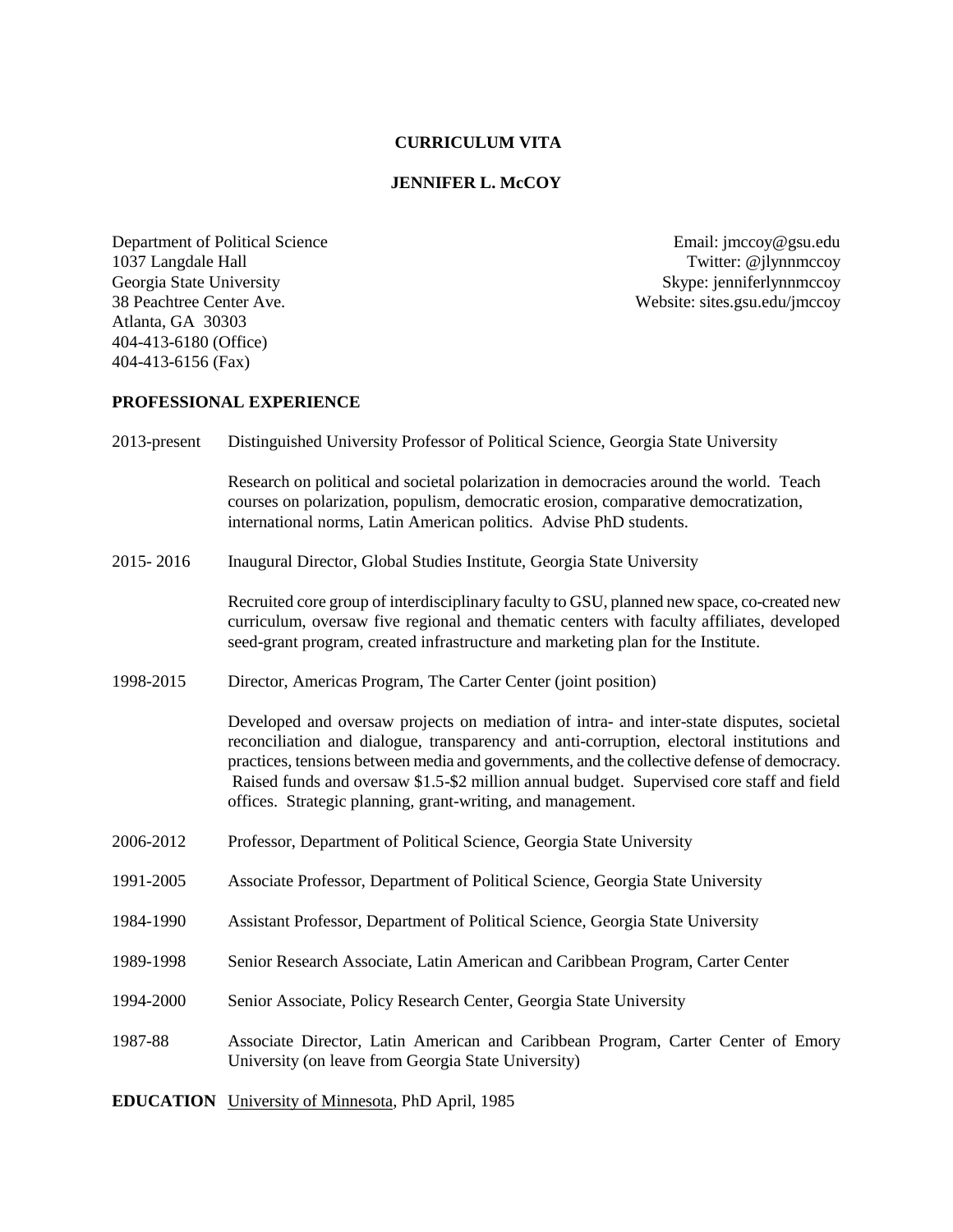|                                     | Department of Political Science<br><b>Fields of Concentration:</b>                                                                                                                                                                                                                                                                                                                                                                                                                                                                                                                                                                                                 | <b>International Politics</b><br>Comparative Politics (Latin America)<br><b>Comparative Political Economy</b>           |  |
|-------------------------------------|--------------------------------------------------------------------------------------------------------------------------------------------------------------------------------------------------------------------------------------------------------------------------------------------------------------------------------------------------------------------------------------------------------------------------------------------------------------------------------------------------------------------------------------------------------------------------------------------------------------------------------------------------------------------|-------------------------------------------------------------------------------------------------------------------------|--|
|                                     | <b>Supporting Program:</b>                                                                                                                                                                                                                                                                                                                                                                                                                                                                                                                                                                                                                                         | Economics<br><b>Statistics</b>                                                                                          |  |
|                                     | Dissertation:                                                                                                                                                                                                                                                                                                                                                                                                                                                                                                                                                                                                                                                      | "Democratic Dependent Development and State-Labor Relations<br>in Venezuela," (Advisors: Gary Wynia and Raymond Duvall) |  |
|                                     | Oklahoma State University, 1974-78<br>B.A. with Honors, Political Science and Spanish                                                                                                                                                                                                                                                                                                                                                                                                                                                                                                                                                                              |                                                                                                                         |  |
|                                     | Universidad de los Andes, Bogotá Colombia<br>Semester of study, 1977                                                                                                                                                                                                                                                                                                                                                                                                                                                                                                                                                                                               |                                                                                                                         |  |
| <b>RESEARCH</b><br><b>INTERESTS</b> | Democratization processes in Latin America and globally.<br>Crisis prevention, mediation and conflict management.<br>Political polarization and conflict.<br>Electoral processes and election monitoring.<br>International democracy norms.<br>U.S. policy towards Latin America.                                                                                                                                                                                                                                                                                                                                                                                  |                                                                                                                         |  |
| <b>TEACHING</b><br><b>INTERESTS</b> | <b>Comparative Politics</b><br><b>Latin American Politics</b><br><b>Comparative Democratization</b><br><b>International Politics</b><br><b>Political Polarization</b>                                                                                                                                                                                                                                                                                                                                                                                                                                                                                              |                                                                                                                         |  |
| <b>COURSES</b><br><b>TAUGHT</b>     | Latin American Politics (graduate and undergraduate)<br>Polarized Democracies in Comparative Perspective (grad and undergrad)<br>Political Economy of Latin America (graduate and undergraduate)<br>Comparative Political Economy (graduate)<br>Comparative Democratization Processes (graduate)<br>International Politics (undergraduate)<br>Theories of International Politics (graduate)<br>International Norms (graduate)<br>International Political Economy (graduate and undergraduate)<br>International Development (graduate)<br>Global Affairs (undergraduate)<br>The Vietnam War (graduate and undergraduate)<br>American Foreign Policy (undergraduate) |                                                                                                                         |  |
| <b>HONORS/RECOGNITIONS</b>          |                                                                                                                                                                                                                                                                                                                                                                                                                                                                                                                                                                                                                                                                    |                                                                                                                         |  |

Institute of Advanced Study Fellowship, Central European University, Spring 2019.

Provost Senior Faculty Fellowship, Fall 2018.

Distinguished University Professor, Georgia State University, 2013.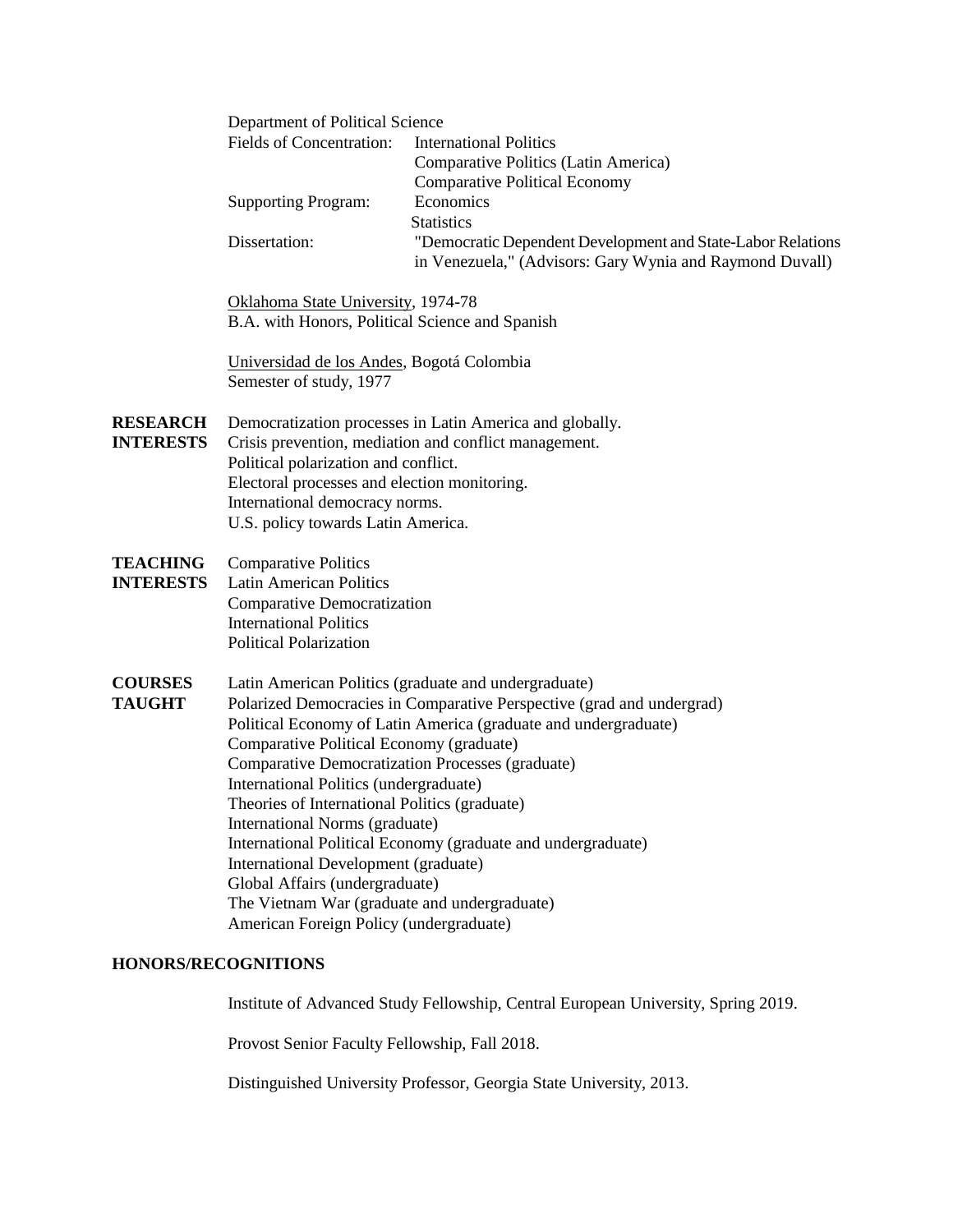Outstanding Faculty Scholar Award, College of Arts and Sciences, Georgia State University, 2010.

Life-time Member, Council of Foreign Relations, 2005-present.

International Women's Forum member, 2008-present.

Georgia State University Exceptional Service Award, 2003.

Fulbright Scholar, Uruguay, 1991 and 1992.

#### **GRANTS (individual research grants; does not include Carter Center project grants)**

NSF Conference Grant on Polarization, 2017 (\$49,950).

Central European University Conference Grant, Budapest, March 2017.

GSU International Initiatives Grant, 2016-17 (\$4950).

Pre-ISA Workshop Venture Grant, March 2016, (\$17,000).

GSU University Conference Grant, March 2016 (\$3000).

The Carter Center service contract to serve as Director of the Americas Program, 1998- 2015 (\$750,000). Managed Program with a \$2 million annual budget.

NSF Collaborative RAPID grant, "Social Preferences and the Colombian Peace Process," 2015-16, Co-PI with Ryan Carlin, Greg Love, Jelena Subotic. (\$100,000)

IIE/USAID Democracy, Human Rights, and Governance Research and Innovation Grant "Dilemmas of Transitional Justice in the Colombian Peace Process," 2014-15. Co-PI with Ryan Carlin and Jelena Subotic. (\$75,000)

Georgia State University Scholarly Support Grant, 2008 (\$15,000).

U.S. Institute of Peace Grant. "International Mediation in Venezuela, 2002-2004." (PI, 2005, \$47,600).

Rockefeller Foundation Team Residency Award "International Mediation in Venezuela, 2002-2004" July 2005 and February 2006.

Georgia State University Research Team Grant, Political Communication and Civil Society Formation in Transitional Democracies. 1998 (\$15,000)

Georgia State University International Initiatives Grant, "Democratization and Decentralization In Latin America." 1995-96 (\$13,000).

Rockefeller Foundation Team Residency, 1995. "Political Learning during Redemocratization in Latin America," Bellagio Conference and Retreat Center, Italy.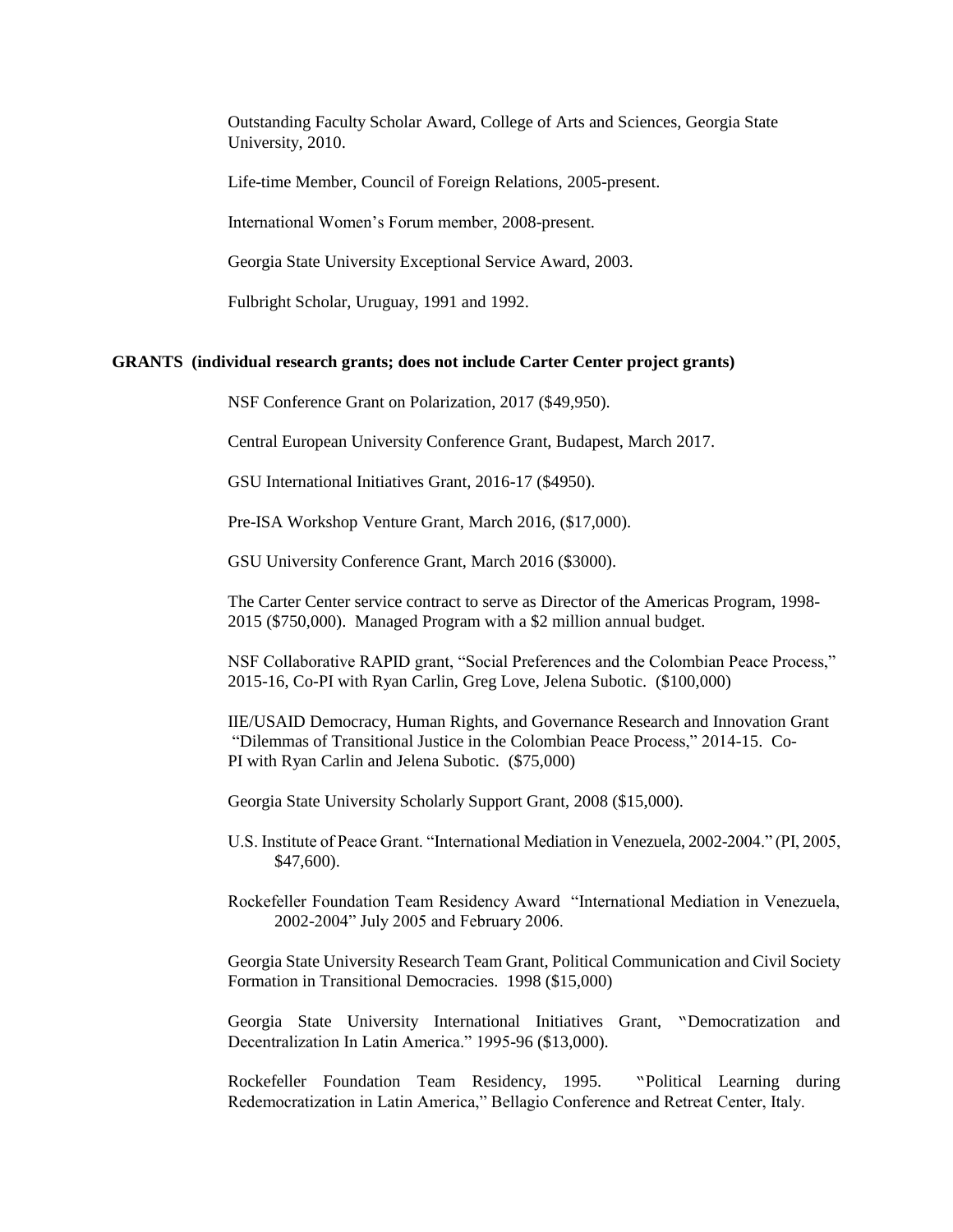North-South Center Research Grant, 1993-94. "Political Learning during Redemocratization in Latin America" (PI, \$43,000).

Return Fulbright Scholar, Uruguay, 1992.

Georgia Consortium on Conflict Resolution Research Grant, 1991.

Fulbright Scholar, Uruguay, 1991.

Georgia State University Instructional Improvement Grant, 1995.

Georgia State University Research Grant, 1987, 1990, 1992.

Faculty Development Seminar, Federal University of Pernambuco and University System of Georgia, Recife, Brazil, 1986.

#### **WORK IN PROGRESS**

"Moral Polarization and Support for Democracy," with Rengin Firat and Dariga Abivola.

"Comparative Findings from Polarized Societies," with Murat Somer.

"Legitimacy Deficits in Public Attitudes towards the Colombian Peace Process," with Ryan Carlin and Jelena Subotic.

"Games People Play: International Mediation in Venezuela," with Thomas Legler.

**"**The Decaying International Election Monitoring Norm: Conceptualizing Electoral Accompaniment in the Western Hemisphere," with Shelley McConnell.

## P**UBLICATIONS: BOOKS and GUEST EDITORSHIPS**

Guest editor with Murat Somer, **Special Issue on Polarization and Democracy: A Janus-faced Relationship with Pernicious Consequences**, *American Behavioral Scientist*, 62:1, January 2018.

 Guest editor with Murat Somer, Special Issue on **Polarizing Polities: A Global Threat to Democracy**, *Annals of American Academy of Political and Social Sciences*, Forthcoming 2019.

Francisco Diez and Jennifer McCoy, *Mediación Internacional en Venezuela*, (Buenos Aires: Editorial Gedisa, 2012).

Jennifer McCoy and Francisco Diez, *International Mediation in Venezuela,* (United States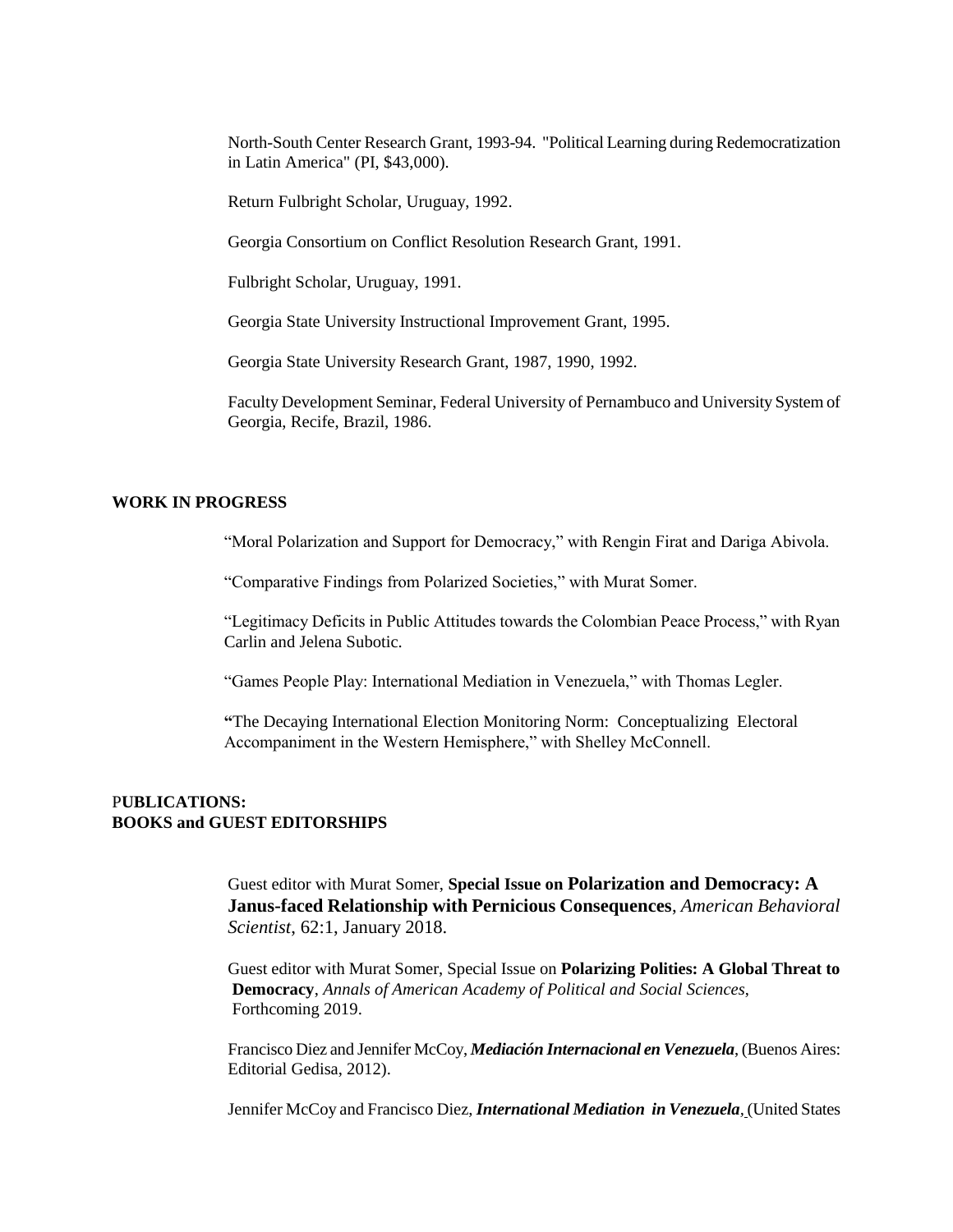Institute of Peace, Oct. 2011).

*The Unraveling of Representative Democracy in Venezuela.* Edited by Jennifer McCoy and David Myers. Johns Hopkins University Press. November 2004. Reprinted with new Epilogue in 2006. Published in Spanish by El Nacional, Caracas, Venezuela, 2007.

*Political Learning and Redemocratization in Latin America: Do Politicians Learn from Political Crises?,* edited by Jennifer L. McCoy (Univ. of Miami: North-South Center; Lynne Rienner Press (distributors), 2000).

*Venezuelan Democracy Under Stress,* edited by Jennifer L.McCoy, William C. Smith, Andres Serbin, and Andres Stambouli (North-South Center/Transaction Press, 1995).

 *Democracia Bajo Presion: Politica y Mercado en Venezuela*, edited by Andres Serbin, Andres Stambouli, Jennifer L.McCoy and William Smith (Caracas, Venezuela: Nueva Sociedad, 1993).

*Food, Agriculture, and Development in the Pacific Basin*, co-edited with G. Edward Schuh, (Westview Press, 1986).

## **REFEREED ARTICLES and BOOK CHAPTERS**

Murat Somer and Jennifer McCoy, "Introduction: Déjà vu? Polarization and Endangered Democracies in the 21<sup>st</sup> Century" in Special Issue on Polarization and Democracy: A Janusfaced Relationship with Pernicious Consequences, *American Behavioral Scientist*, 62:1, (January 2018): 3-15. [doi.org/10.1177/0002764218760371](https://doi-org.ezproxy.gsu.edu/10.1177%2F0002764218760371)

Jennifer McCoy, Tahmina Rahman, and Murat Somer. "Polarization and the Global Crisis of Democracy: Common Patterns, Dynamics and Pernicious Consequences for Democratic Polities" in Special Issue on Polarization and Democracy: A Janus-faced Relationship with Pernicious Consequences, *American Behavioral Scientist*, 62:1 (January 2018): 16-42. [doi.org/10.1177/0002764218759576](https://na01.safelinks.protection.outlook.com/?url=http%3A%2F%2Fdx.doi.org%2F10.1177%2F0002764218759576&data=02%7C01%7Cjmccoy%40gsu.edu%7C62fe1a31ec2640056c2708d590817153%7C515ad73d8d5e4169895c9789dc742a70%7C0%7C0%7C636573808650429915&sdata=PJR%2BNrSafkf%2F%2BDM8EixsFoXGxysD3WpwMJznciA9Hcw%3D&reserved=0)

Alban Lauka, Jennifer McCoy and Rengin B. Firat. "Mass Partisan Polarization: Measuring a Relational Concept" in Special Issue on Polarization and Democracy: A Janus-faced Relationship with Pernicious Consequences, *American Behavioral Scientist*, 62:1 (January 2018): 107-126. [doi.org/10.1177/0002764218759581](https://doi-org.ezproxy.gsu.edu/10.1177/0002764218759581)

Shelley McConnell, Jennifer McCoy, Michael McCarthy **"**Challenging the Norm: International Election Accompaniment in Nicaragua and Venezuela,", *América Latina Hoy*, 70 (August 2015): 109-132.

"Challenges for the Collective Defense of Democracy on the Tenth Anniversary of the Inter-American Democratic Charter," Latin American Policy (April 2012).

"Venezuela under Chávez: Beyond Liberalism," Latin America's Left Turns: Politics, Policies and Trajectories of Change. Edited by Maxwell A. Cameron and Eric Hershberg. Lynne Rienner Press, 2010.

Jennifer McCoy and Jonathan Hartlyn, "The Relative Powerlessness of Elections," in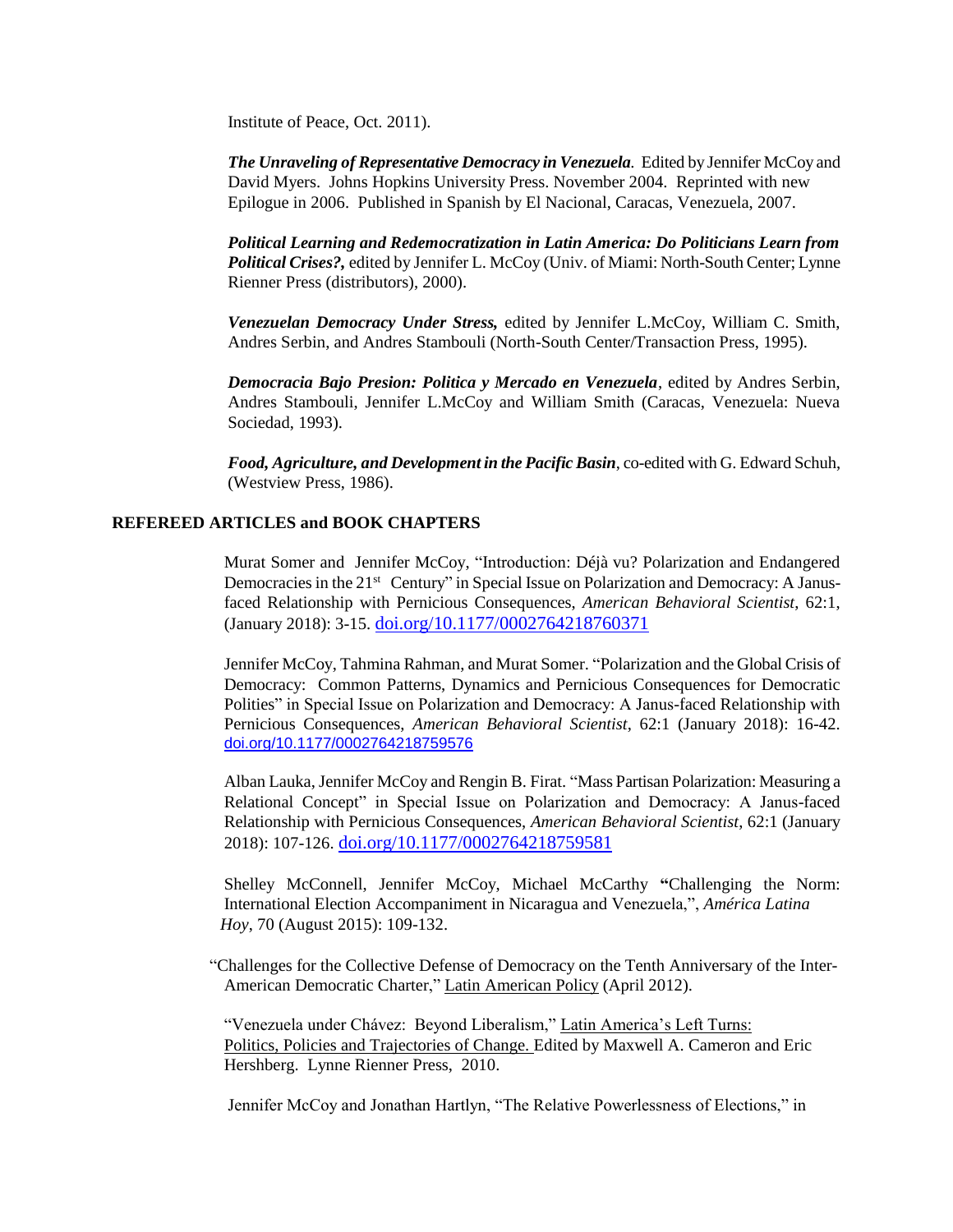Democratization by Elections, edited by Staffan Lindberg. Johns Hopkins University Press, 2009.

Jonathan Hartlyn, Jennifer McCoy, Thomas Mustillo, "Explaining the Success and Failure of Elections in Latin America," Comparative Political Studies, Vol 41, No 1, (Jan 2008):73-98. Published in Spanish: "La importancia de la gobernanza electoral y la calidad de las elecciones en América Latina contemporánea," América Latina Hoy, 51, 2009, pp. 15-40.

"Transnational Response to Democratic Crisis in the Americas, 1990-2005," Promoting Democracy in the Americas, edited by Sharon Lean, Tom Legler, Dexter Boniface. Johns Hopkins University Press, 2007.

"International Reaction to Democratic Crisis in the Americas, 1990-2005." Democratization. 13:5 (December 2006): 756-775.

"The 2004 Venezuelan Recall Referendum," Taiwan Journal of Democracy, 2:1 (July 2006): 61-80.

Jonathan Hartlyn and Jennifer McCoy, "Observer Paradoxes: How to Assess Electoral Manipulation," in Andreas Schedler, editor. Electoral Authoritarianism: the Dynamics of Unfree Competition. Lynne Rienner Press, 2006, pp 41-56.

"One Act in an Unfinished Drama: the Referendum in Venezuela," Journal of Democracy, 16:1 (Jan 2005): 109-123. Also published in Portuguese in Novos Estudos 72 (July 2005).

Jennifer McCoy, "From Representative to Participatory Democracy? Regime Transformation in Venezuela," in The Unraveling of Representative Democracy in Venezuela. Edited by Jennifer McCoy and David Myers. Johns Hopkins University Press. November 2004.

"Venezuela in the Gray Zone: from Feckless Pluralism to Dominant Power System," by David Myers and Jennifer McCoy, Politeia (Sept 2003). Caracas: Central University of Venezuela, Institute of Political Studies journal.

Jennifer L. McCoy and Heather Heckel, "The Emergence of a Global Anti-Corruption Norm," International Politics 38:1 (March 2001): 65-90.

Jennifer McCoy, "The Learning Process" and "Comparative Lessons" in Jennifer McCoy, editor, Political Learning and Redemocratization in Latin America: Do Politicians Learn from Political Crises (Univ. of Miami: North-South Center; Lynne Rienner Press (distributors), 2000): 1-14, 131-148.

Jennifer McCoy, "Nicaragua's Second Election," in Krishna Kumar, editor, Post-Conflict Elections, Democratization, and International Assistance ( Lynne Rienner Publisher, 1998).

Jennifer McCoy, "Monitoring and Mediating Elections during Latin American Democratization," in Kevin Middlebrook, editor. Electoral Observation and Democratic Traditions in Latin America (Center for U.S.-Mexican Studies, University of California-San Diego, 1998): 53-90.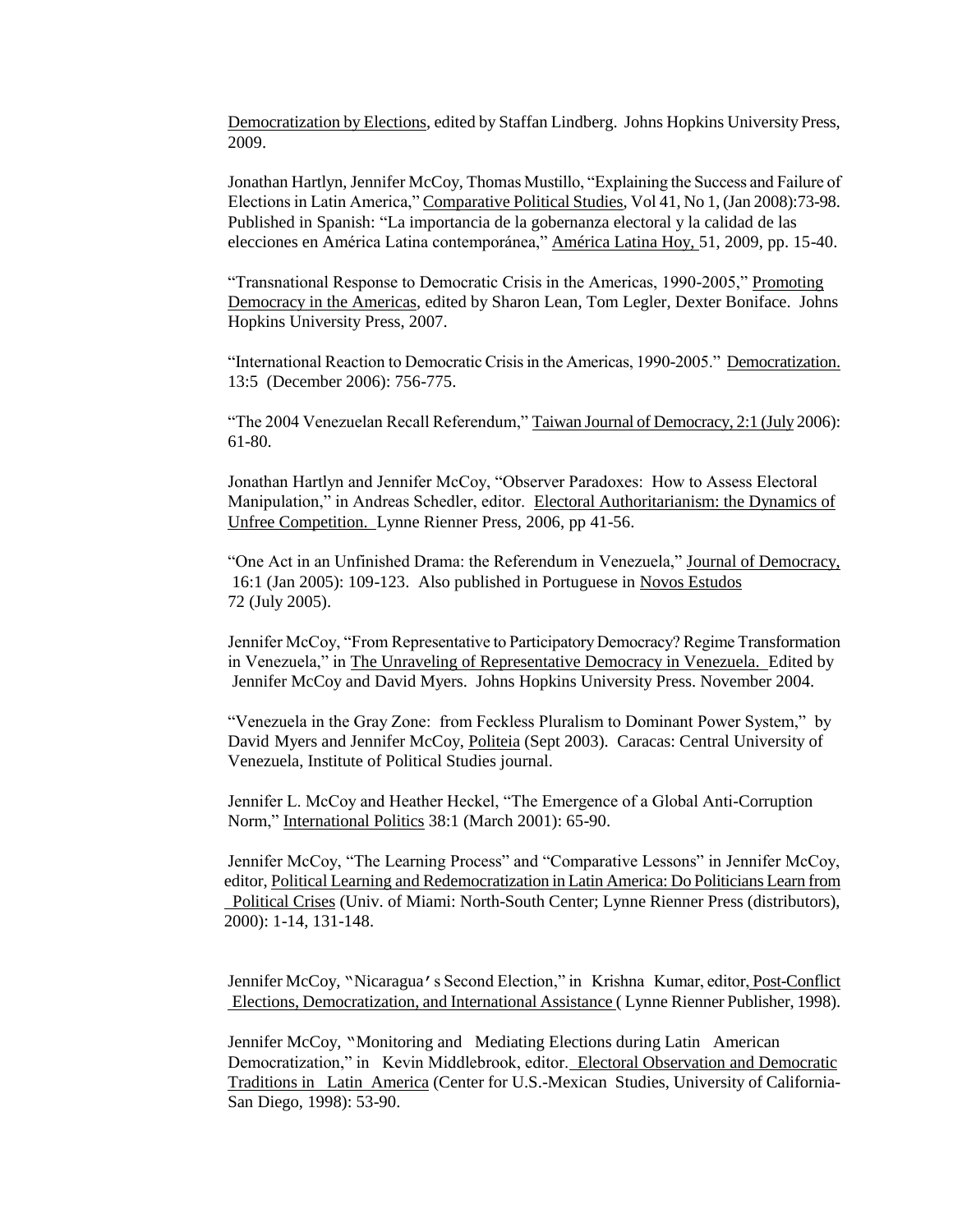Jennifer McCoy, "Introduction: Dismantling the Predatory State," in Robert Rotberg, ed., Haiti Renewed (Brookings Institute Press, 1997): 1-26.

Jennifer McCoy and William Smith, "From Deconsolidation to Reequilibration? Prospects for Democratic Renewal in Venezuela," in McCoy, et al, Venezuelan Democracy Under Stress (Transaction Press, 1995): 237-285.

William Smith and Jennifer McCoy, "Venezuelan Democracy Under Stress," in McCoy, et al, Venezuelan Democracy Under Stress (Transaction Press, 1995): 1-12.

Jennifer McCoy and William Smith, "Desconsolidación o reequilibrio democrático en Venezuela," Nueva Sociedad 140 (Nov-Dic 1995): 18-32.

Jennifer McCoy and William Smith, "Democratic Disequilibrium in Venezuela," Journal of InterAmerican Studies and World Affairs Vol 37, No 2 (Summer 1995): 113-179.

Jennifer McCoy, "La Crisis de Confianza," in Democracia Bajo Presion: Politica y Mercado en Venezuela, edited by Andres Serbin, Andres Stambouli, Jennifer McCoy and William Smith (Caracas, Venezuela: Nueva Sociedad, 1993): pp. 9-26.

Jennifer McCoy, "Mediating Democracy: A New Role for International Actors?" in ed. David Bruce, New World Order: Social and Economic Implications (Atlanta, Georgia: Georgia State University Business Press, 1993): pp. 129-140.

Howard Lehman and Jennifer McCoy, "The Dynamics of the Two-Level Bargaining Game: The 1988 Brazilian Debt Negotiations," World Politics 44:4 (July 1992): 600-644.

Jennifer McCoy, Larry Garber and Robert Pastor, "Making Peace by Observing and Mediating Elections," Journal of Democracy, Fall (1991): 102-114. Reprinted in The Global Resurgence of Democracy, edited by Larry Diamond and Marc Plattner (John Hopkins University Press, 1993): 178-192.

Jennifer McCoy, "Labor and the State in a Party-Mediated Democracy: Institutional Change in Venezuela," Latin American Research Review, 24:2 (Spring 1989): 35-68.

Jennifer McCoy, "Venezuela: Austerity and the Working Class," in Paying the Costs of Austerity In Latin America, edited by Werner Baer and Howard Handelman (Boulder: Westview Press, 1989): 195-223.

Jennifer McCoy, "The State and the Democratic Class Compromise in Venezuela," The Journal of Developing Societies, 4:1 (Spring 1988): 85-104. Also in State and Development, edited by Cal Clark and Jonathan Lemco (Leiden: Brill, 1988).

Jennifer McCoy, "Consequencias de la crisis economica y la austeridad," Revista Relaciones de Trabajo (Valencia, Venezuela; 1988): 204-227.

Jennifer McCoy, "The Politics of Adjustment: Labor and the Venezuelan State," Journal of Interamerican Studies and World Affairs, Vol. 28, no. 4 (Winter 1986-87): 103-138.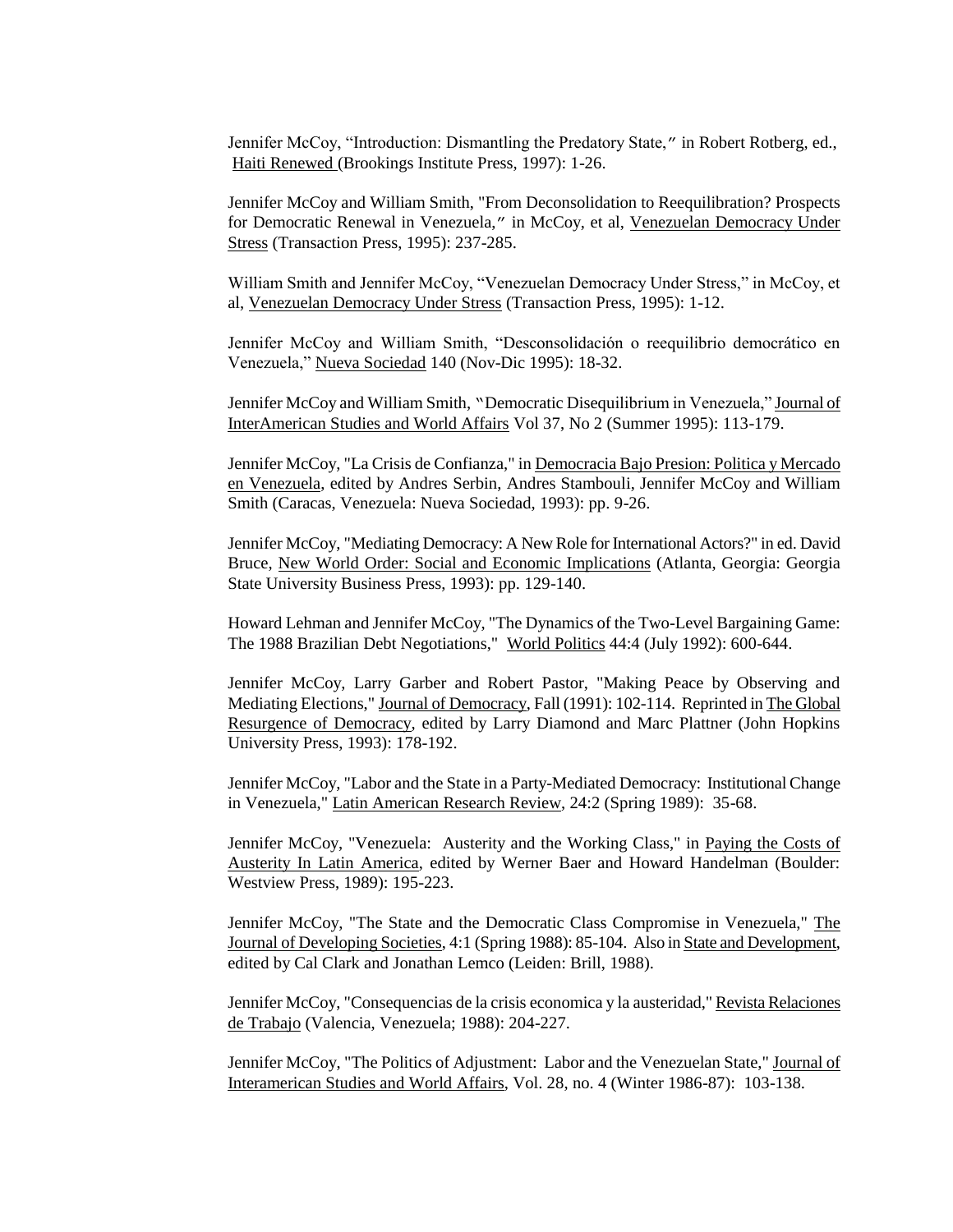Jennifer McCoy and G. Edward Schuh, "Food and Agriculture in the Pacific Basin: An Overview," in Schuh and McCoy (eds) Food, Agriculture and Development in the Pacific Basin (Westview Press, 1986): 11-22.

Roger Benjamin, Robert Kudrle, and Jennifer McCoy, "The Dynamics of Economic Change in the Pacific Basin," in R. Benjamin and R. Kudrle (eds.), The Industrial Future of the Pacific Basin, Westview Press, 1984: 1-12.

Elizabeth Cholawsky and Jennifer McCoy, "A Comparative Analysis of News Coverage of Rhodesia," Journalism Quarterly, Spring, 1982.

#### **INVITED PUBLISHED ARTICLES, CHAPTERS, ACADEMIC BLOGS and BOOK REVIEWS**

["Venezuela elections 2018: evaluating electoral conditions in an authoritarian regime,](http://blogs.lse.ac.uk/latamcaribbean/2018/05/18/venezuela-elections-2018-evaluating-electoral-conditions-in-an-authoritarian-regime/)" London School of Economics Latin America blog, May 18, 2018.

["Venezuela Is in a Dark Place, But There](https://www.georgetownjournalofinternationalaffairs.org/online-edition/2017/11/14/venezuela-is-in-a-dark-place-but-there-are-ways-forward) Is a Way Forward," Georgetown Journal of International Affairs, November 15, 2017.

["Credibility of Venezuela's Electoral Process on the Line,"](https://venezuelablog.org/credibility-venezuelas-electoral-process-line/) Venezuela Politics and Rights blog, August 3, 2017.

["Venezuela's Controversial New Constituent Assembly, Explained,](Washington%20Post%20Monkey%20Cage%20blog%20https:/www.washingtonpost.com/news/monkey-cage/wp/2017/08/01/venezuelas-dubious-new-constituent-assembly-explained/?utm_term=.a462667d51e4#comments)" Monkey Cage blog*, Washington Post*, August 1, 2017.

[Venezuela Withdraws from the Organization of American States after Being Cited for](http://www.scholarsstrategynetwork.org/brief/venezuela-withdraws-organization-american-states-after-being-cited-violation-inter-american)  [Violation of the Inter-American Democratic Charter](http://www.scholarsstrategynetwork.org/brief/venezuela-withdraws-organization-american-states-after-being-cited-violation-inter-american) SSN Basic Facts, May 2017.

["Before Going Nuclear, Republicans and Democrats Might Consider These Four](https://www.washingtonpost.com/news/monkey-cage/wp/2017/04/03/before-going-nuclear-republicans-and-democrats-might-consider-these-four-lessons-from-polarized-democracies/)  [Lessons from Polarized Democracies,](https://www.washingtonpost.com/news/monkey-cage/wp/2017/04/03/before-going-nuclear-republicans-and-democrats-might-consider-these-four-lessons-from-polarized-democracies/)" Monkey Cage blog, *The Washington Post*, April 3, 2017.

"Lessons from Venezuela's Pernicious Polarization," *LASA Forum,* XLVIII:1 (Jan 2017): 53- 57.

["How Much Punishment for a Lasting Peace?](http://democracyjournal.org/arguments/how-much-punishment-for-a-lasting-peace/)", Jennifer McCoy and Henry Carey, *Democracy: a Journal of Ideas,* October 27, 2016.

**"**[Will Colombia's peace deal get the people's](https://theconversation.com/will-colombias-peace-deal-get-the-peoples-vote-65923) vote?" *the Conversation,* Sept. 26, 2016.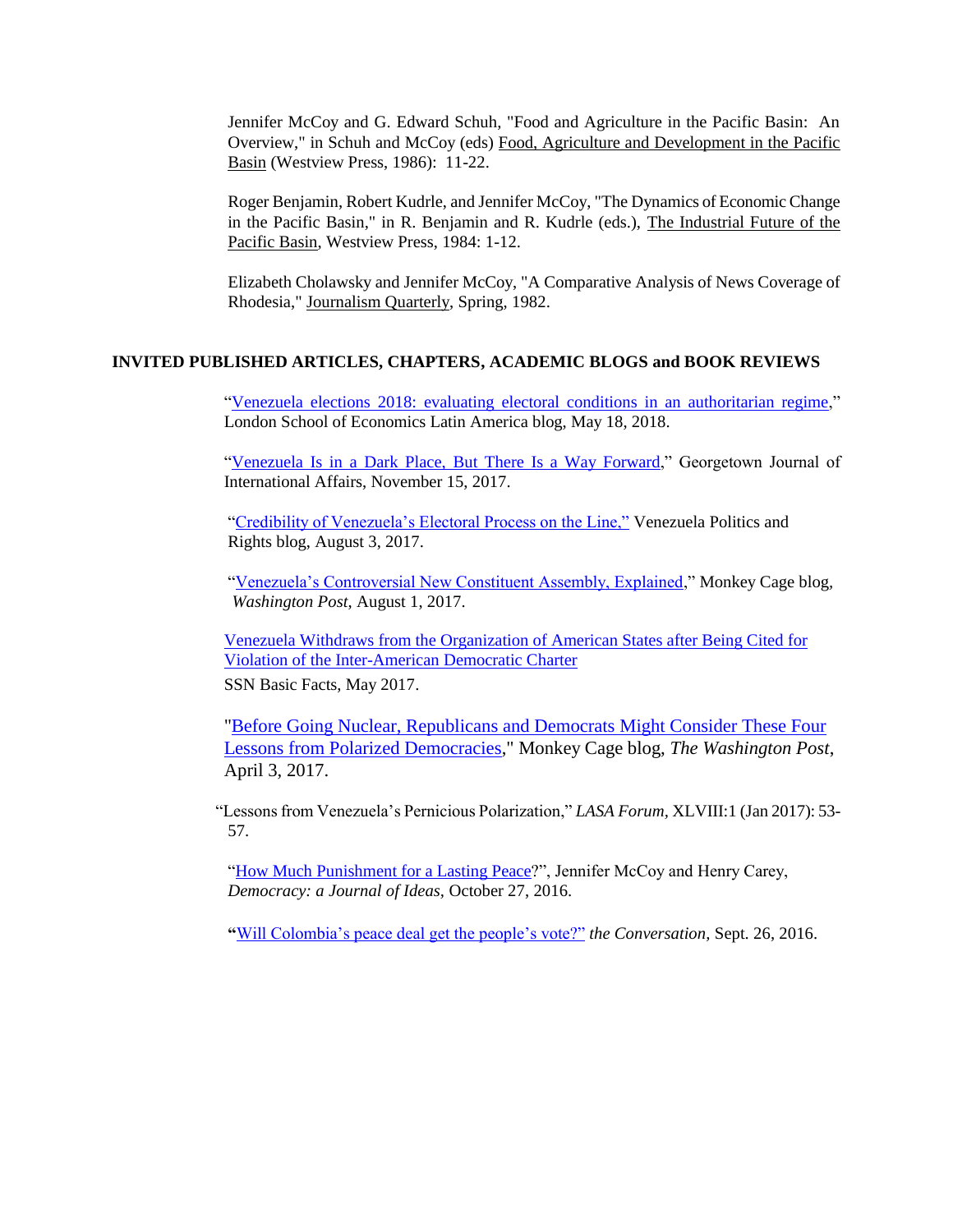**"**[Can outsiders help Venezuela in the midst of crisis,](https://theconversation.com/can-outsiders-help-venezuela-in-the-midst-of-crisis-again-60426) again?" *The Conversation*, June 28, 2016.

*"*[From Interruption to Alteration: Almagro Applies the Inter-American Democratic](http://venezuelablog.tumblr.com/post/145308611204/from-interruption-to-alteration-almagro-applies)  [Charter to Venezuela,](http://venezuelablog.tumblr.com/post/145308611204/from-interruption-to-alteration-almagro-applies)" *WOLA: Venezuelan Politics and Human Rights Blog*, June 2, 2016.

["What Hugo Chávez and Donald Trump have in common,](http://blogs.reuters.com/great-debate/2016/03/31/what-hugo-chavez-and-donald-trump-have-in-common/)" *Reuters: The Great Debate*, March 31, 2016.

["Venezuela election: Socialist Party defeat comes at turbulent time for higher education,](https://www.timeshighereducation.com/blog/venezuela-election-socialist-party-defeat-comes-turbulent-time-higher-education)" Times Higher Education, December 9, 2015.

["Could the Colombian Peace Deal Be a Model for Other Countries,](https://theconversation.com/could-the-peace-deal-in-colombia-be-a-model-for-other-conflicts-48564)" with Jelena Subotic, *The Conversation*, October 15, 2015. Reprinted in Huffington Post.

["Jimmy Carter in Cuba,](https://theconversation.com/jimmy-carter-in-cuba-46109)" *The Conversation*, August 14, 2015. Reprinted in *[Time](http://time.com/3998306/us-embassy-cuba-jimmy-carter/)* and *[Newsweek.](http://www.newsweek.com/how-carter-paved-way-cuba-breakthrough-363199)*

["Paying for Human Rights Violations: Perceptions of the Colombian Peace](https://opendemocracy.net/openglobalrights/ryan-e-carlin-jennifer-l-mccoy-jelena-subotic/paying-for-human-rights-violations-pe)  [Process"](https://opendemocracy.net/openglobalrights/ryan-e-carlin-jennifer-l-mccoy-jelena-subotic/paying-for-human-rights-violations-pe) (with Ryan E. Carlin and Jelena Subotic), *Open Democracy*, August 3, 2015.

["Can Latin America and the United States Overcome the Past?,](http://theconversation.com/can-latin-america-and-the-united-states-overcome-the-past-40125)" *The Conversation*, April 14, 2015.

["Approaching the End of a Fifty-Year Conflict,](http://peacepolicy.nd.edu/2015/01/28/approaching-the-end-of-a-fifty-year-conflict/#more-2097)" *Peace Policy*, January 28, 2015.

Th[e US-Venezuela-Cuba Triangle,](https://theconversation.com/the-us-venezuela-cuba-triangle-35745)" *The Conversation*, January 7, 2015.

"Leveling the Playing Field – the electoral challenge for the Western Hemisphere," *Americas Quarterly,* October 2014.

["Pitfalls Abound in Colombia-FARC Peace Talks"](http://www.washingtonpost.com/blogs/monkey-cage/wp/2014/08/28/pitfalls-abound-in-colombia-farc-peace-talks/) (with Ryan E. Carlin and Jelena Subotic), Monkey Cage, *The Washington Post*, August 28, 2014.

How [Registration Reforms Can Boost Voter Participation in Georgia](http://www.scholarsstrategynetwork.org/brief/how-registration-reforms-can-boost-voter-participation-georgia) Co-Authored with [Henry Carey,](http://www.scholarsstrategynetwork.org/scholar/henry-carey) [Daniel Paul Franklin,](http://www.scholarsstrategynetwork.org/scholar/daniel-paul-franklin) [Charles Hankla](http://www.scholarsstrategynetwork.org/scholar/charles-hankla) SSN Basic Facts, March 2014.

"The Limits of Legacy: the Post-Chávez Challenge and Electoral Legitimacy," with Michael McCarthy, Americas Quarterly, 7:43 (Summer 2013), pp. 39-44.

[What to Expect as Venezuela Moves On after Hugo Chavez](http://www.scholarsstrategynetwork.org/brief/what-expect-venezuela-moves-after-hugo-chavez) SSN Key Findings, April 2013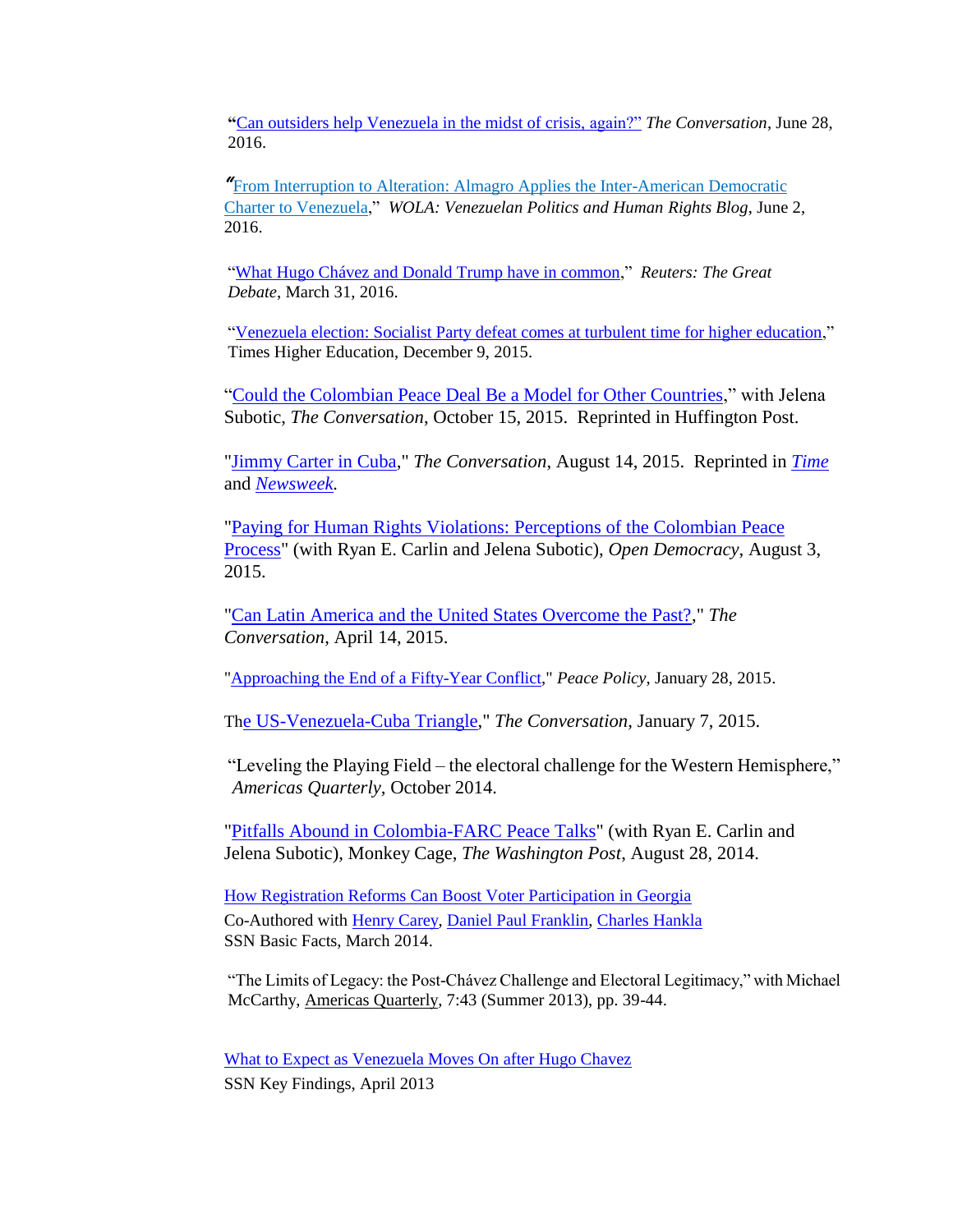**"**Crísis Diplomática entre Ecuador y Colombia: Mediación Track 1.5," in Pensamiento Propio (No. 36, July-December 2012).

 **"**The Chavez Challenge for Obama: An Inconvenient Marriage or Frosty Separation," in The Obama Administration and the Americas: Looking Forward, Abraham F. Lowenthal, Theodore J. Piccone and Laurence Whitehead, Editors. (Brookings Institute Press, Sept. 2010) In Spanish with Bogota: Planeta Press, Sept. 2010.

"Foreword," The Cubans, (University of Virginia Press, 2010).

Book Review of: Steve Ellner, *Rethinking Venezuelan Politics: Class, Conflict, and the Chávez Phenomenon*. Boulder: Lynne Rienner, 2008; published in Latin American Politics and Society (Winter 2009).

McCoy, Jennifer. "Engaging Venezuela: 2009 and Beyond." In The Obama Administration and the Americas: Agenda for Change*.* Edited by Abraham Lowenthal, Theodore Piccone and Laurence Whitehead. Washington D.C.: Brookings Institute Press. 2009.

Book Review of Anibal Pérez-Linán, *Presidential Impeachment and the New Political Instability in Latin America*, Cambridge University Press, 2007. Perspectives on Politics, June 2009.

"Venezuela", World Book Encyclopedia, 2009, with Andres Rangel.

"Venezuela: Leading a New Trend in Latin America?" Revista: Harvard Review of Latin America*.* (Fall, 2008): 52-56.

"Democratic Transformation in Latin America," Whitehead Journal of Diplomacy and International Relations, Winter/Spring 2008: 19-29.

Julia Buxton and Jennifer McCoy. "Política, protargonismo y rendición de cuentas en la Venezuela bolivariana." Revista Venezolana de Economia y Ciencias Sociales*.* 14:1 (2008).

"International Response to Democratic Crisis in Venezuela," in Defending the Gains? Transatlantic Responses When Democracy is Under Threat, edited by Esther Brimmer, (Baltimore, MD: Center for Transatlantic Relations, Johns Hopkins University, 2007): 119-132.

"Venezuela After the 2006 Elections," Latin American Studies Association Forum, Vol 38, Issue 1 (Winter 2007): 25-27.

Book Review of Peter Smith, *Democracy in Latin America*, Oxford University Press, 2005. In Perspectives on Politics (June 2007).

**"**The Vulnerabilities of Democracy and the Inter-American Democratic Charter," FOCALPOINT: Spotlight on the Americas. Canadian Foundation on Latin America. March 2005.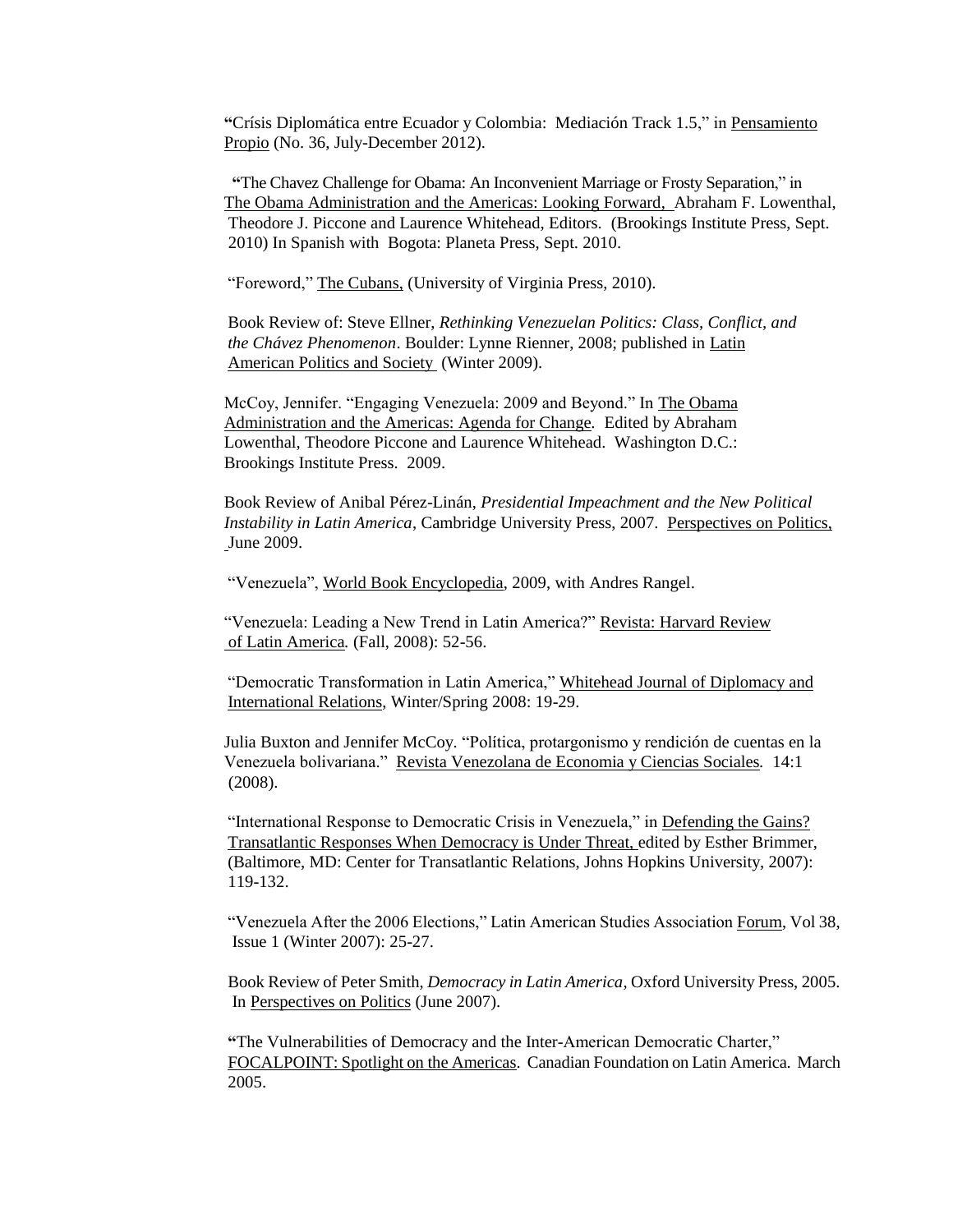"Venezuela After the Recall Referendum," in U.S.Policy in Latin America: Mexico, Colombia and Venezuela. Aspen Institute, January 2005.

"Defining the 'Bolivarian Revolution': Hugo Chávez's Venezuela," Current History (February 2001): 80-85 (with Laura Neuman).

"Demystifying Venezuela's Hugo Chávez," Current History (February 2000) 66-71.

"Venezuela" 2000 American Annual/Encyclopedia Year Book (Grolier Educational).

"Venezuela" Encyclopedia Britannica (2000), with Heather Heckel.

"Venezuela's 'Peaceful Revolution'," Current History (February 1999): 122-126 (with Harold Trinkunas).

"Nicaragua: Beyond the Revolution," Current History (February 1997): 75-80 (with Shelley McConnell).

"This Land Is My Land: Nicaraguan Property Disputes," Hemisfile, September 1995.

"Electing Ernesto: The Meaning of the Mexican Elections," Hemisphere, Fall 1994.

"Venezuelan Alternatives," Hemisphere, Winter/Spring 1993.

"Democratic Prospects in Latin America," Harvard International Review, Symposium on Democracy (Winter 1992/93).

"Monitoring Latin America's Elections: Opportunities and Dilemmas Share the Ballot." North-South Magazine (April-May, 1992): 30-35.

"All ayes on democratic elections," Hemisfile, September 1991: 1-2, 12.

"Nicaragua in Transition," Current History (March 1991): 117-120, 131-32.

Book review, Steve Ellner, Venezuela's *Movimiento al Socialismo,* Journal of Inter-American Studies and World Affairs, 31:4 (Winter, 1989): 243-245.

Book review, John Weeks, Limits to Capitalist Development, South Eastern Latin Americanist, (June-September 1986):56-57.

## **PUBLISHED REPORTS AND WORKING PAPERS**

"Legitimacy Deficits in Colombia's Peace Talks: Elites, Trust and Support for Transitional Justice." Ryan E. Carlin, Jennifer L. McCoy, Jelena Subotic. Working Paper published by the Democracy, Human Rights and Governance Fellows and Grants Program of IIE/USAID. May 2015.

The April 14, 2013 Special Presidential Elections in Venezuela: report of The Carter Center, June 2013. (Contributor and editor). 90 pages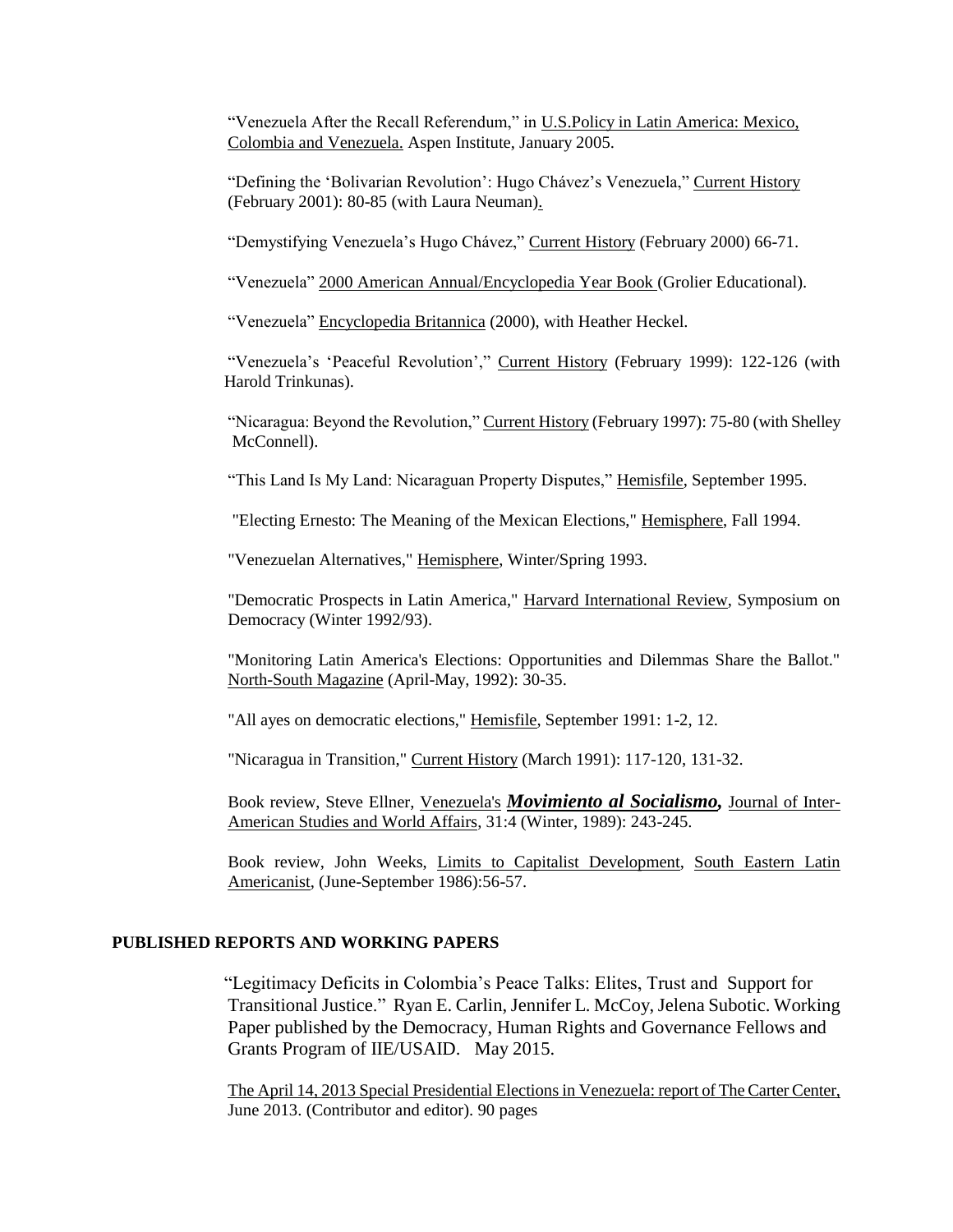The October 7, 2012 Presidential Elections in Venezuela: final report of a Carter Center Study Mission, November 2012. (Contributor and editor) 60 pages.

The November 2011 Elections in Nicaragua: A Study Mission Report of The Carter Center, January 2012. (Contributor and editor)

"Nicaragua's Troubling Elections." Testimony Prepared for the Hearing on "Democracy Held Hostage in Nicaragua, Part 1" of the House Committee on Foreign Affairs, U.S. Congress, December 1, 2011.

Toward a Common Agenda for Cooperation between the Andean Countries and the United States. The Carter Center and International Idea. January 2011. (Contributor and editor)

**"**Venezuela: Looking Ahead." Testimony Prepared for the Hearing on "Venezuela: Looking Ahead" House Committee on Foreign Affairs, Subcommittee on the Western Hemisphere. July 17, 2008.

Observing the 2004 Venezuela Recall Referendum. The Carter Center. February 2005. (Contributor and editor.)

**"**Venezuelan Referendum Process." Prepared statement for Hearing on Venezuelan Democracy presented to the Western Hemisphere Subcommittee, Foreign Relations Committee, U.S. Senate, June 17, 2004.

"Democracy as Social Organization," in The Conceptual Debate over Democracy, Theoretical Appendix to Democracy in Latin America: Towards a Citizen's Democracy, United Nations Development Program, 2004, pp. 233-239.

Observing Political Change in Venezuela: the Bolivarian Constitution and the 2000 Elections, The Carter Center, April 2001 (with Laura Neuman).

The U.S. and Latin America in the New Millennium: Outlook and Priorities. Prepared Statement presented to the Western Hemisphere Subcommittee of the House Foreign Relations Committee, U.S. Congress, March 15, 2000.

Transparency in the Americas: Report of a Conference, The Carter Center, November 1999 (contributor).

The Observation of the 1998 Venezuela Elections, The Carter Center, March 1999 (with Harold Trinkunas).

The Observation of the 1996 Nicaragua Elections, Special Report, The Carter Center, March, 1997 (principal author).

Nicaraguan Elections and Property Disputes, Prepared Statement presented to the Western Hemisphere Subcommittee of the House Foreign Relations committee, U.S. Congress, April 1996.

Nicaragua Pre-election Report: Voter Registration, The Carter Center, June 1996 (principal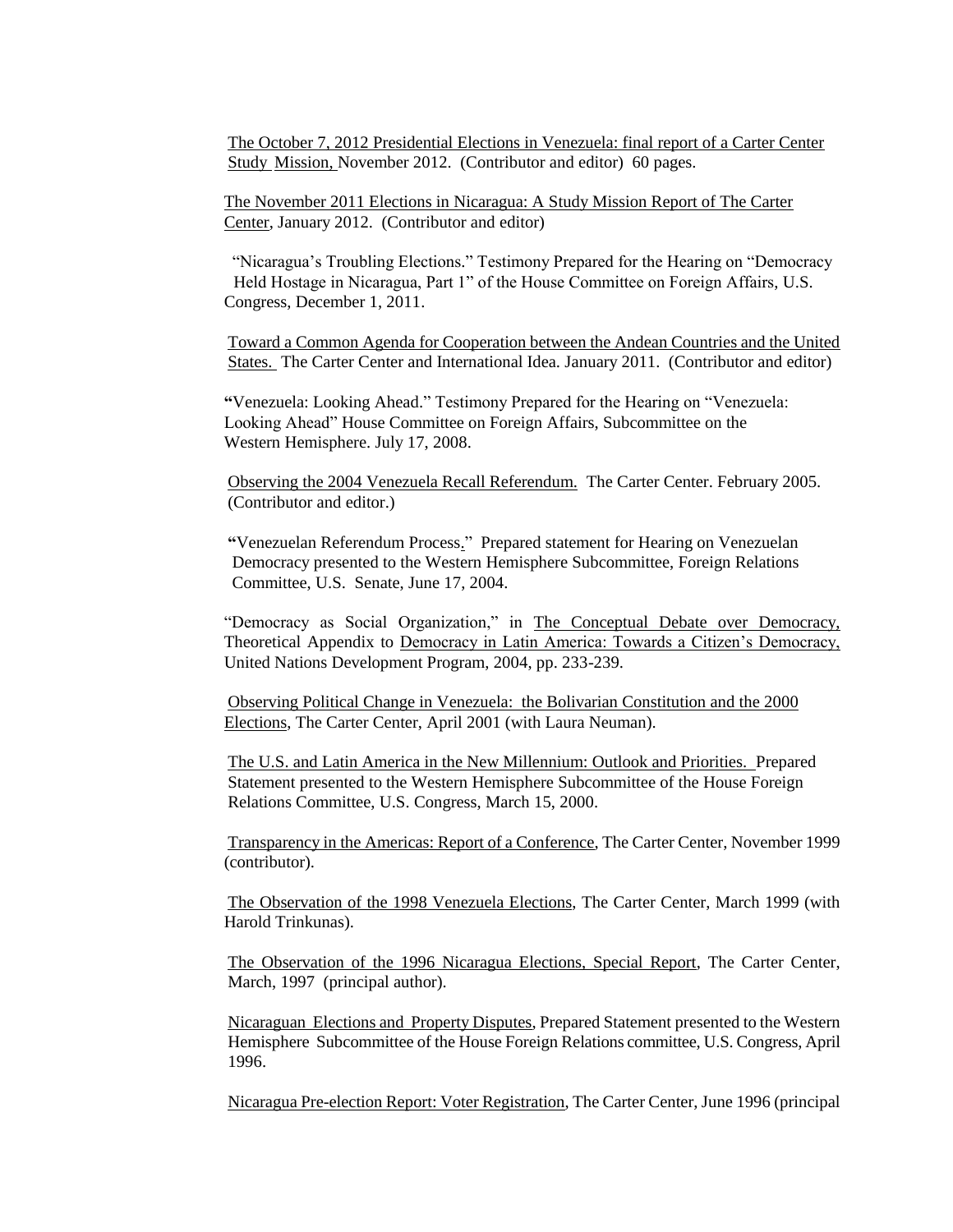author).

Nicaragua Pre-election Report: Campaign and Election Preparations, The Carter Center, September 1996 (principal author).

Haiti: Prospects for Political and Economic Reconstruction, World Peace Foundation Report No. 10, November 1995 (sole author).

Invited Intrusion: International Election-monitoring and the Evolving Concept of Sovereignty, Working Paper, Georgia Consortium on Conflict Resolution, July 1995 (sole author).

Report on a Property Issues Conference in Nicaragua, The Carter Center, July 1995 (principal author).

Nicaraguan Property Disputes, Report of The Carter Center, April 1995 (contributing author).

The August 21, 1994 Mexican National Elections: 4th Report, The Carter Center, August 21, 1994 (sole author).

Elections in Mexico: 3rd Report, The Carter Center, August 1, 1994 (sole author).

Electoral Reform in Mexico, Occasional Paper, Vol 4, The Carter Center, November 1993 (contributing author).

Mexican Electoral Reforms, Prepared Statement presented to the Western Hemisphere Subcommittee and the International Organization Subcommittee of the House Foreign Relations Committee, U.S. Congress, April 20, 1994.

Economic and Political Situation in Nicaragua, Prepared Statement presented to the Subcommittee on Western Hemispheric Affairs, House Foreign Relations Committee, Washington, D.C., March 13, 1991.

Observing the Nicaraguan Election: Report of Council of Freely-Elected Heads of Government Observer Delegation, Special Report #1 of The Carter Center of Emory University, July 1990 (Principal Author).

### **PROFESSIONAL CONFERENCES and SYMPOSIA PAPERS**

"Polarizing Populism", Workshop on Populism in Comparative Perspective, Central European University, Budapest, Hungary, December 4, 2017.

Presenter, Workshop on the Psychology of Populism, InterUniversity Center, Dubrovnik, Croatia, September 11-13, 2017.

Presenter and Organizer, Mini-Conference on Extreme Political Polarization in Democracies Around the World, American Political Science Association annual convention, San Francisco, August 30, 2017.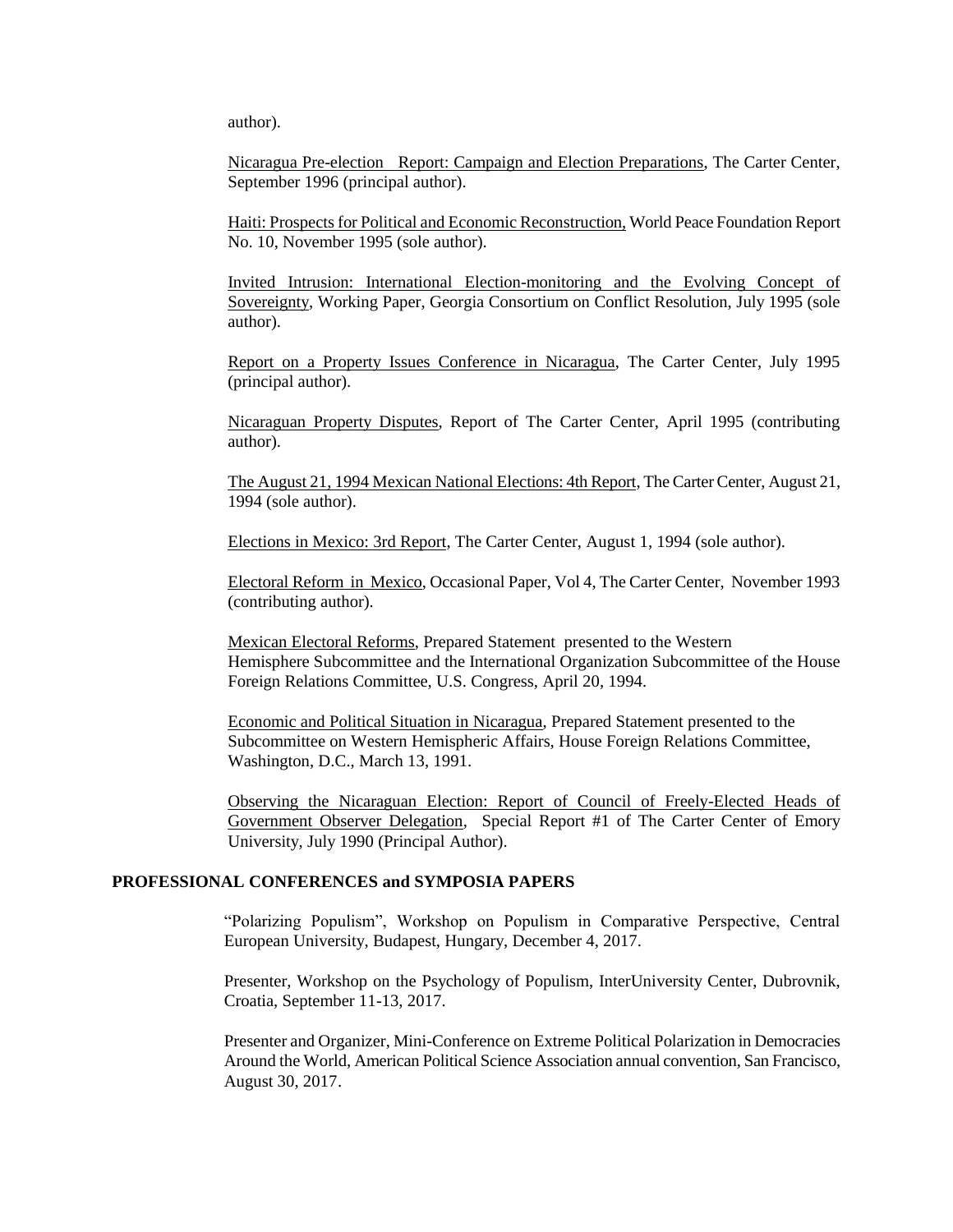"Moral Polarization and Democracy," with Rengin Firat, presented at the conference on Morality and Conflict, University of Melbourne, Australia, April 17-18, 2017.

"Games People Play: International Mediation in Venezuela," Thomas Legler and Jennifer McCoy, presented at the Venezuelan LASA Conference, Caracas, Nov. 14-16, 2016.

"Transforming transitional justice from below: Colombia's pioneering peace Proposal", with Jelena Subotic and Ryan Carlin, presented at the American Political Science Association Congress, Philadelphia, Aug 30 – Sep 4, 2016.

"Polarized Democracies in Comparative Perspective: Toward a Conceptual Framework", with Tahmina Rahman. Paper prepared for the International Political Science Association Conference, Poznan, Poland, July 23-28, 2016.

"Games People Play: International Mediation in Venezuela," Thomas Legler and Jennifer McCoy, presented at the LASA Conference, New York City, May 25, 2016.

**"**The Decaying International Election Monitoring Norm: Conceptualizing Electoral Accompaniment in the Western Hemisphere," with Shelley McConnell. Paper prepared for the American Political Science Convention, San Francisco, Sep 3-6, 2015.

"What Kinds of Justice Do Colombians Want from Peace Talks with the FARC?" with Ryan Carlin and Jelena Subotic. Paper prepared for the American Political Science Convention, San Francisco, Sep 3-6, 2015.

**"**Changing the Governance Game: Regional Context, Institutional Complexity and the Collective Defense of Democracy in Venezuela," Thomas Legler and Jennifer McCoy, A paper presented at the XXXIII International Congress of the Latin American Studies Association, San Juan, Puerto Rico, 28 June 2015.

"Legitimacy Deficits in Colombia's Peace Talks: Elites, Trust and Support for Transitional Justice" Ryan E. Carlin, Jennifer L. McCoy, Jelena Subotic; Paper prepared for presentation at the International Congress of the Latin American Studies Association, May 27-30, 2015, San Juan, PR.

"Legitimacy Deficits in Colombia's Peace Talks: Elites, Trust, and Support for Transitional Justice," with Ryan Carlin and Jelena Subotic, presented at the Woodrow Wilson Center, Washington DC, May 4, 2015.

"Does Justice Promote Social Cohesion: Dilemmas of Transitional Justice in Colombia," Jelena Subotic, Jennifer McCoy, Ryan Carlin. Paper prepared for the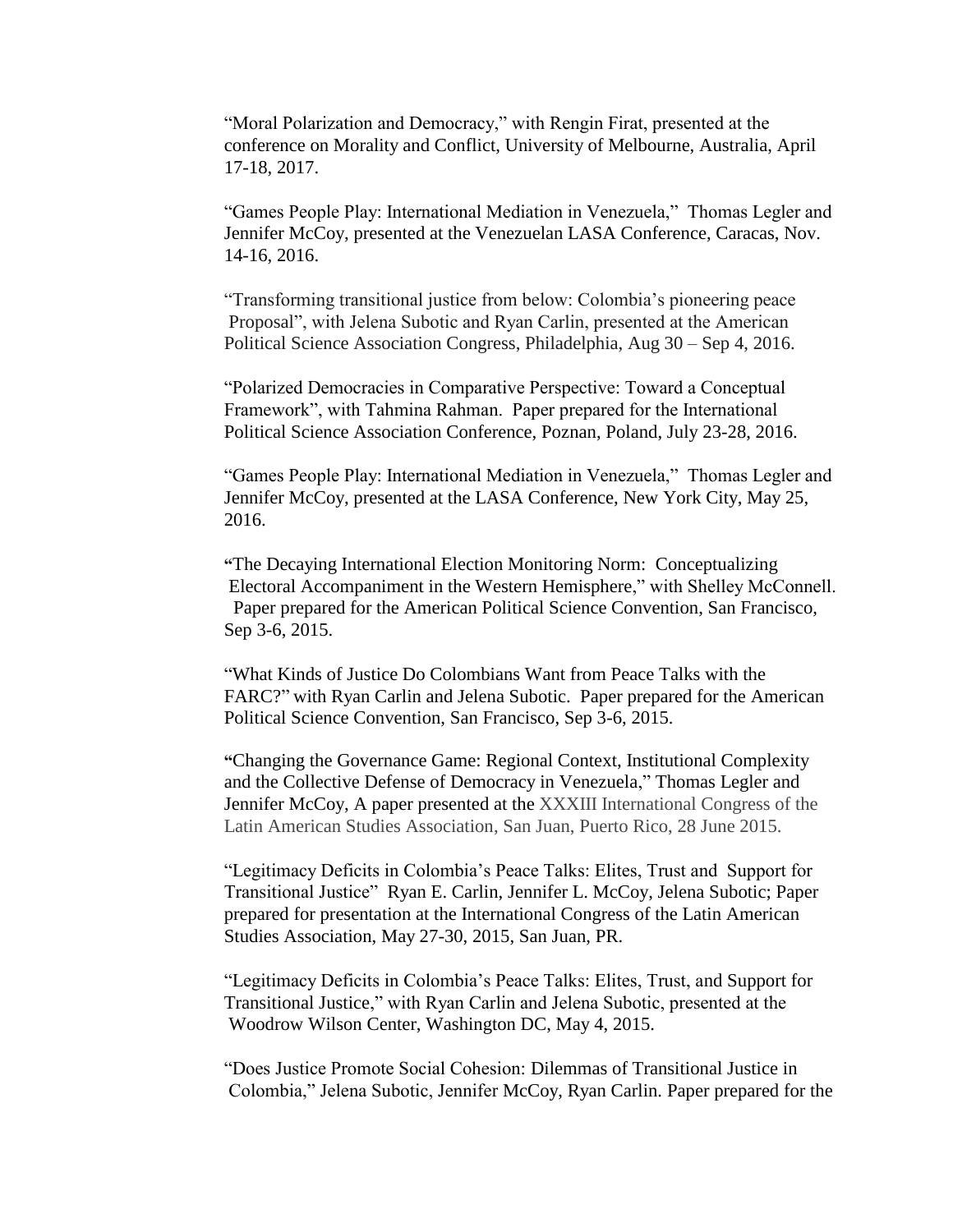Annual Convention of the International Studies Association, New Orleans, LA, February 18-21, 2015.

"Dilemmas of Transitional Justice in Colombia," with Jelena Subotic, Paper prepared for the Annual Convention of the International Studies Association, Toronto, CA, March 26-29, 2014.

"Turn Signals: Assessing Election Quality and Its Role in Democratic Devolution," with Michael McCarthy and Shelley McConnell, paper presented at the American Political Science Association Conference, Chicago, Aug 29-Sep 1, 2013.

Presenter, Roundtable on Constitutionalism in Latin America in Comparative Perspective, American Political Science Association Conference, Chicago, Aug 29-Sep 1, 2013.

"Electoral Legitimacy and International Norms: Repercussions of the April, 2013 Venezuelan Presidential Elections," with Michael McCarthy, paper prepared for the XXI International Congress of the Latin American Studies Association, Washington, DC, May 29-June 1, 2013.

Presenter, Workshop on the Nicaragua Elections, Latin American Studies Association Congress, San Francisco, May 24-26, 2012.

Presenter, Workshop on Recent Research on Democracy in the Andes, Latin American Studies Association Congress, San Francisco, May 24-26, 2012.

**"**Participatory Democracy or Electoral Authoritarianism? El Pueblo and the Paratrooper In Venezuela," Presented at the Workshop on Becoming Authoritarian, Cornell University, October 1, 2011.

"Challenges for the Collective Defense of Democracy," presented to the Workshop on the Inter-American Democratic Charter, Transparencia Peru, Lima, Sept 13, 2011.

"Crisis Democráticas y Desafíos para las Respuestas Internacionales bajo la Carta Democrática," Comentarios preparados para la presentación en la "VI Cumbre de Ex-Presidentes: Institucionalidad Democrática e Inclusión Social," organizada por el Centro Global para el Desarrollo y la Democracia, Lima, 11 de Setiembre, 2011.

"Democracy in Unequal Societies, and the Dangers of Elections," presented at the Workshop On Challenges to Democracy in Divided Societies, Duke Law School, Duke University, January 29, 2011.

"Media in Polarized Societies," presented at the Symposium on Venezuela on Neutral Ground, Stone Center for Latin America, Tulane University, January 28, 2011.

"Venezuela's New Left Turn," paper presented at the New Left Turns in Latin American Conference, Simon Fraser University, Vancouver, British Colombia, April 2008.

"Electoral Processes and Democratization in Latin America," with Jonathan Hartlyn, presented at the Seminar on Democratization through Elections, University of Florida, Gainesville, Nov 30-dec 2, 2007.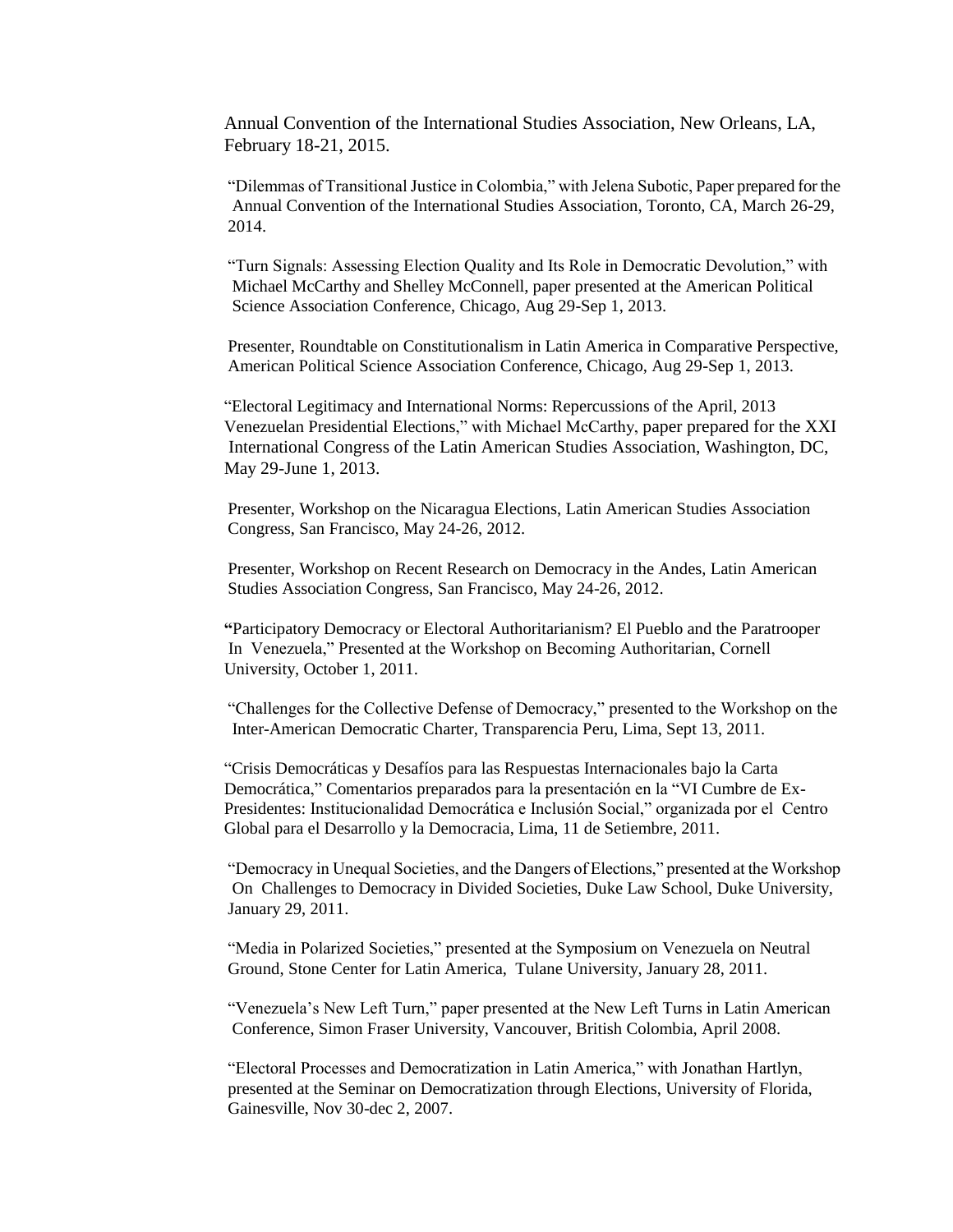"Lessons from the International Mediation of the Venezuelan Political Crisis, 2002-2004" presented at the Latin American Studies Association Congress, Montreal, Canada, Sept 6-8, 2007.

"Electoral Processes and Democratization in Latin America," with Jonathan Hartlyn, presented at the September 2007 APSA Congress, Chicago.

"Election Proceesses in Latin America: Historical Legacies and Proximate Causes," with Jonathan Hartlyn, presented at the September 2006 APSA Congress, Philadelphia.

"'Free and Fair' Enough? Assessing Electoral Manipulation in Democratizing Contexts" with Jonathan Hartlyn, presented at the September 2004 APSA Congress, Chicago.

"Explaining the Success and Failure of Elections in Latin America," paper presented at the Latin American Studies Association Congress, Dallas, March 2003 (with Jonathan Hartlyn and Thomas Mustillo).

"Venezuela in the Grey Zone: from Feckless Democracy to Dominant Power Syndrome?", paper presented at Latin American Studies Association Congress, Dallas, March 2003 (with David Myers.)

**"**Making Democracy Meaningful in Latin America," paper presented at the American Political Science Convention, San Francisco, August 2001 (with Shelley McConnell).

"Elections with Adjectives in Contemporary Latin America: A Comparative Analysis," paper presented at the Latin American Studies Association Congress, Washington, D.C. September 2001 (with Jonathan Hartlyn).

"From Representative to Participatory Democracy? Regime Change in Venezuela," paper presented at the Latin American Studies Association Congress, Washington, D.C. September 2001.

"The Decline of Punto Fijo and the Rise of the Fifth Republic in Venezuela", paper presented at the Latin American Studies Association Congress, Miami, March, 2000.

"Reluctant Reformers: Explaining Privatization in Venezuela and Uruguay," paper presented at the Latin American Studies Association Congress, Chicago, September 24-27, 1998.

"Political Learning in an Emerging Democracy: Nicaragua since 1990," paper presented at the Latin American Studies Association Congress, Guadalajara, Mexico, April 1997.

"Election Monitors and Mediators in Latin American Democratization," paper presented at the Conference on Election Monitors and Democratic Transitions, United Nations and University of California at San Diego, San Diego, January 24-25, 1997.

"Political Learning and Democratization in Latin America: Comparative Lessons," paper presented at the XIX Congress of the Latin American Studies Association, Washington D.C., September 28-30, 1995.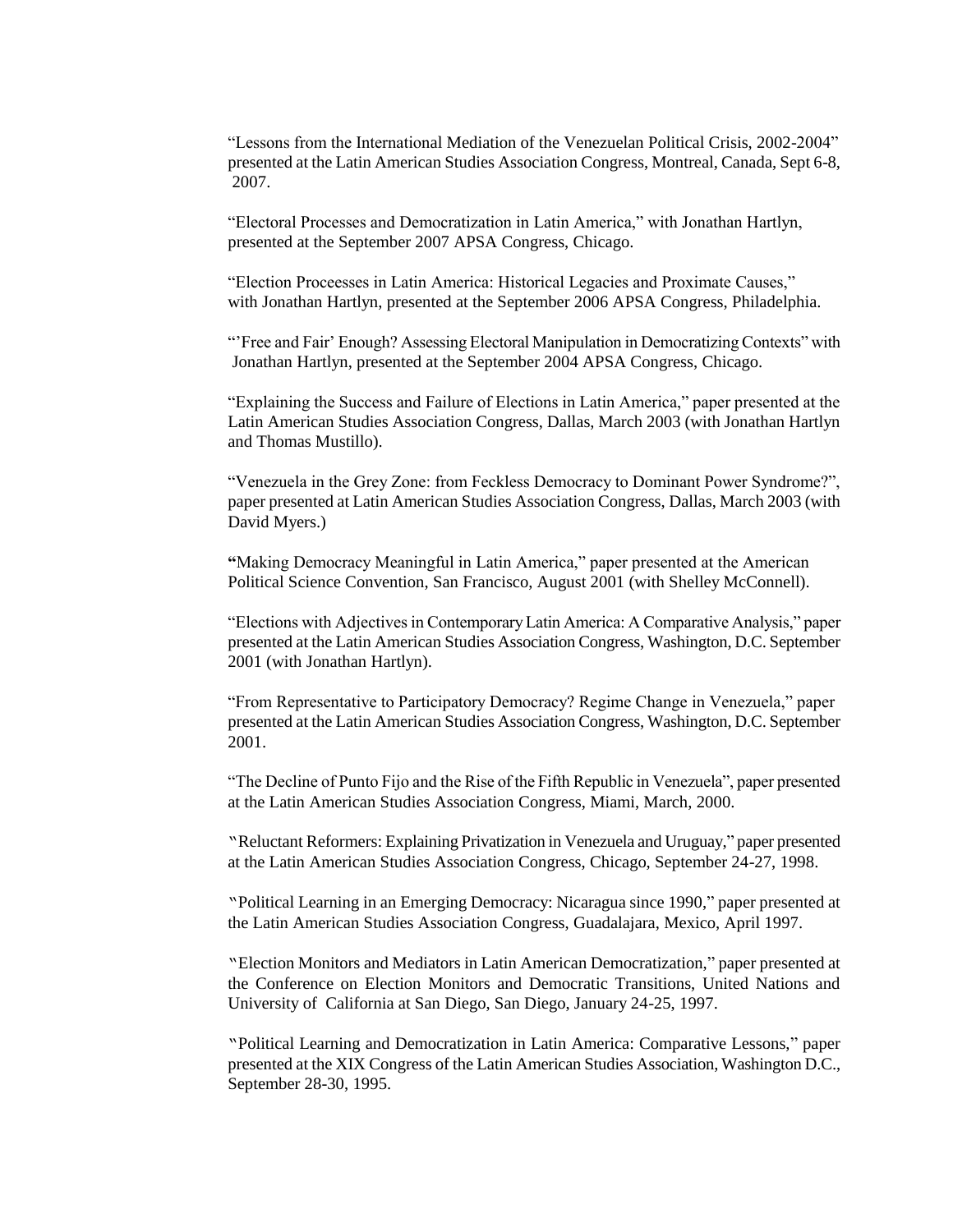"Election-Monitoring and Sovereignty," paper presented to the Project on Sovereignty and a New World Politics, Council on Foreign Relations, Washington D.C., January 12, 1995.

"The Democratic Advantage? Perceptions and Procedures of Economic Reform in Uruguay," paper presented at the Midwest Political Science Association meetings, Chicago, April 1995.

Political Learning during Redemocratization in Latin America: Mid-term Project Report, Workshop Presentation, XVIII Congress of the Latin American Studies Association, Atlanta, March 10-12, 1994.

"Political Learning in Reemerging Democracies: Framework for Analysis and Illustrations from Uruguay," with Luis Costa Bonino, paper presented at the XVII Congress of the Latin American Studies Association, Los Angeles, September 24-27, 1992.

"The Collective Dilemma of Economic Reform: Uruguay in Comparative Perspective," paper presented to the Instituto de Ciencias Politicas, Universidad de la Republica, Montevideo, Uruguay, September 4, 1992.

"From Electoral Bargaining to Social Concertation in Nicaragua," paper presented at the XVI Congress of the Latin American Studies Association, Washington, D.C., April 2-4, 1991.

Election Monitoring in Latin America, Round table presentation, XVI Congress of the Latin American Studies Association, Washington, D.C., April 2-4, 1991.

With Howard Lehman, "Strategic Bargaining in Brazil's Debt negotiations: The Dynamics of the Two-Level Game," presented at the Annual Meeting of the American Political Science Association, Atlanta, September 1989.

"Concertation in Latin America: The Limits of the Social Pact in Venezuela," presented at the Conference on the Micro-Foundations of Democracy, University of Chicago, April 29-May 1, 1988.

"Democratic Class Compromise, Concertation and the Social Pact in Venezuela," presented at the XIV Congress of the Latin American Studies Association, New Orleans, March 16-19, 1988.

"State, Labor and the Democratic Class Compromise in Venezuela," presented at the Annual Meeting of the Southeastern Conference on Latin American Studies, Merida, April 1987.

"The Venezuelan Labor Movement: Help or Hindrance in the Management of the Debt Crisis," presented at the Annual Meeting of the International Studies Association-South, Atlanta, November 1986 and at the XIII Congress of the Latin American Studies Association, Boston, October 1986.

"Democratic Stability and Regime Change: Inducements and Constraints in Venezuela," presented at the Annual Meeting of the American Political Science Association, September 1985.

"Regime Transformation in the Periphery: A Conceptual Framework," presented at the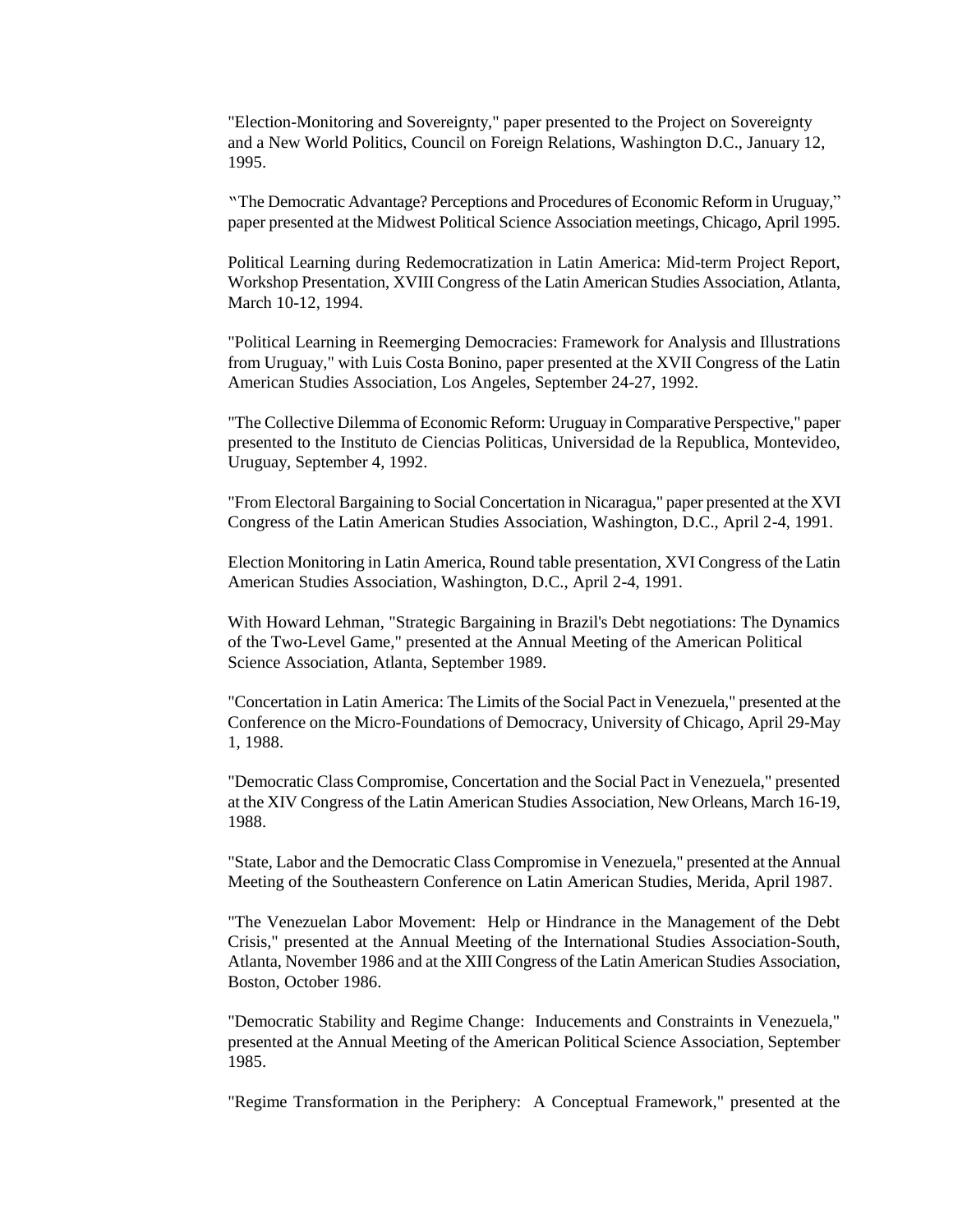Annual Meeting of the Midwest Political Science Association, Chicago, April 1985.

"Democracy, Social Reform, and Regime Stability in Venezuela," presented at the Annual Meeting of the International Studies Association, March 1985.

#### **INVITED LECTURES/SYMPOSIA**

Keynote speaker, "Venezuela's Decline into Authoritarianism," Southeastern Latin American Undergrad Research Conference, Rollins College, Winterpark, FL April 2018.

Invited speaker, "Venezuelan Crisis," Latin America FAO officer training, Southcom, Miami, FL May 16, 2018.

Invited speaker, "Colombian Peace Agreement," Workshop on Comparative Peace Initiatives, CENTRA, Washington D.C., December 12, 2017.

Invited speaker (by Skype), Roundtable on Venezuela, University of California- Berkeley, November 30, 2017.

Invited speaker, "Venezuela's Crisis and the Lima Group," Munck School of Global Affairs, University of Toronto, October 26, 2017.

Invited speaker, "Venezuelan Crisis," Johns Hopkins University SAIS and WOLA, Washington DC, September 29, 2017.

Speaker, "The Vulnerabilities of a Polarized Democracy," Inaugural Inter-Campus Seminar on the Practice of Democracy, Emory University, September 18, 2017.

Invited speaker, *Foreign Affairs Magazine* Roundtable on Venezuela, Council on Foreign Relations, New York City, May 17, 2017.

Invited Speaker, "Venezuelan Crisis," Tulane University, Tulane University, New Orleans, April 21, 2017.

Invited speaker, "Polarized Democracies" University of LaTrobe, Melbourne Australia, April 18, 2017.

Invited speaker, "Polarization and Reconciliation," Candler School of Theology, Atlanta,

Keynote speaker, "Transitional Justice in the Colombian Peace Process," Venezuela LASA Conference, Caracas, Nov 16, 2016.

ADVANCE Distinguished Lecturer, "Causes and Consequences of Polarization," Kansas State University, Manhattan, October 13-14, 2016.

Roundtable on Populism, speaker, LASA, New York City, May 24-26, 2016.

Roundtable on the OAS and Democracy, LASA, New York City, May 24-26, 2016.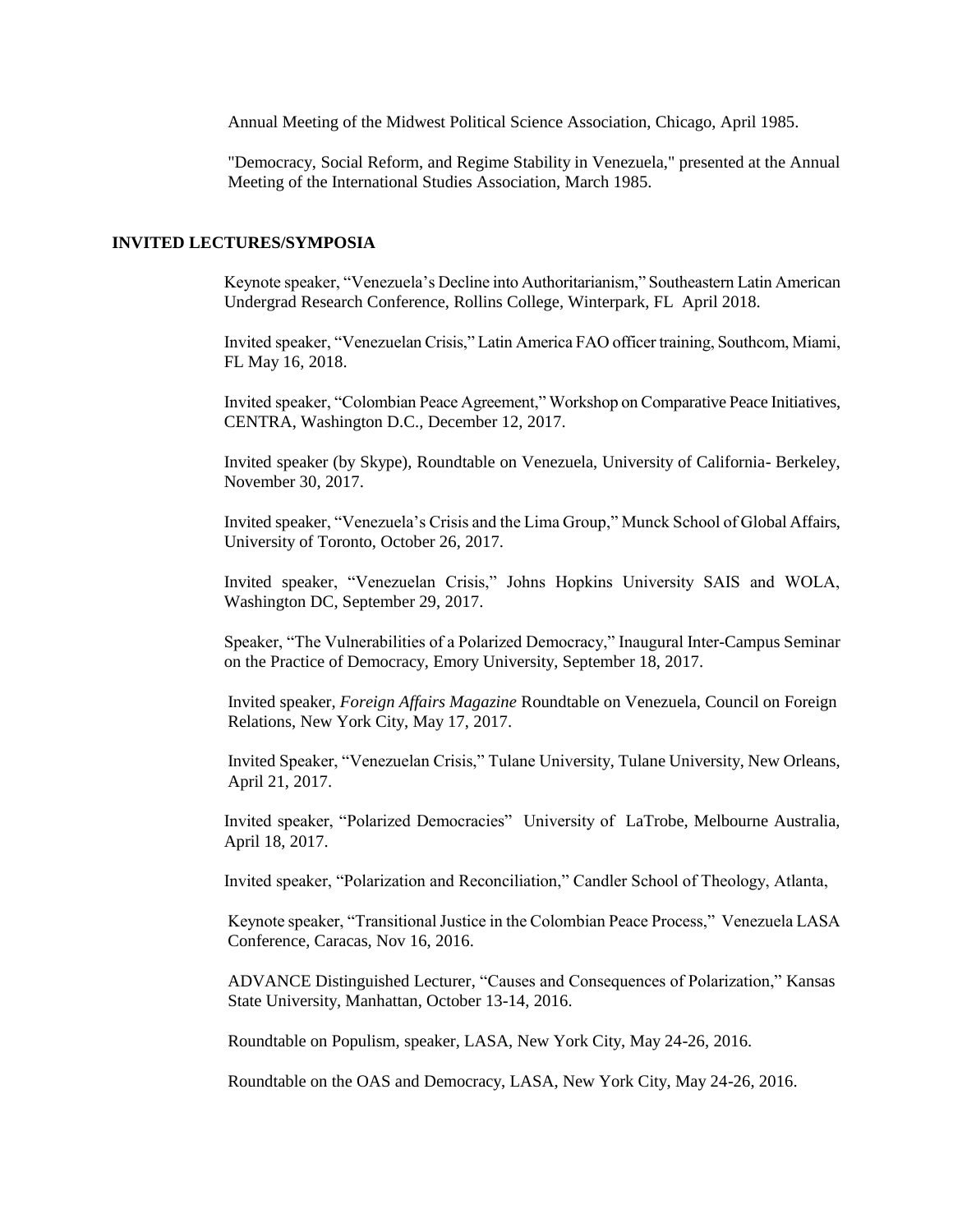Speaker, Panel on "Venezuela's High Stakes Legislative Elections", Brookings Institute, November 12, 2015.

Keynote speaker, "The U.S. and Latin America", Policy Dialogue on Democracy in the Americas, Club of Madrid, Bogotá, Colombia, August 23-25, 2015.

Invited Speaker, Policy Roundtable and FARC and Colombian Civil Society, FIU/Southcom, Miami, FL, July 22, 2015.

Presentation on Colombia's Political Process, Universidad de los Andes, Bogota, Colombia, March 15, 2015.

Lecture on Venezuela's Political Future, Iberoamerica University, Mexico City, March 4, 2015.

Speaker, OAS Policy Roundtable on Summits of the Americas, Organization of American States, Washington DC, Dec 15, 2014.

Catalyst Speaker, Consultation on Next-Generation Democracy, Club of Madrid and RFK Center for Human Rights, Florence Italy, Nov 23-24, 2014.

Speaker, Symposium on Electoral Integrity in Venezuela, organized by Universidad Catolica Andres Bello, Caracas, Venezuela, Nov 5, 2014.

Lecture on Democratic Election Standards, Universidad Simón Bolívar, Caracas, Venezuela, Nov 4, 2014.

Panelist, Behind-the-Scenes: "Peace and Human Rights in Latin America," International Women's Forum World Leadership Conference, Atlanta, GA Oct 30, 2014.

Keynote speaker, Venezuela After Chávez, Illinois Wesleyan University, Oct. 14, 2014.

Speaker, Conference on Democracy and Elections, hosted by The Carter Center, Caracas, October 1 2014.

Speaker, Panel on U.S.-Cuba relations, Conference on Latin America Trends, Inter-American Dialogue and Andean Development Bank, Washington DC, Sept 3-4, 2014.

Speaker, seminar on Attitudes towards Transitional Justice in the Colombian Peace Process, Universidad de los Andes, July 22, 2014.

Moderator, "Human Rights in Argentina," Conversations at Carter Center, July 16, 2014.

Presenter, Conference on Democracy and Elections, organized by The Carter Center, Caracas, May 22, 2014.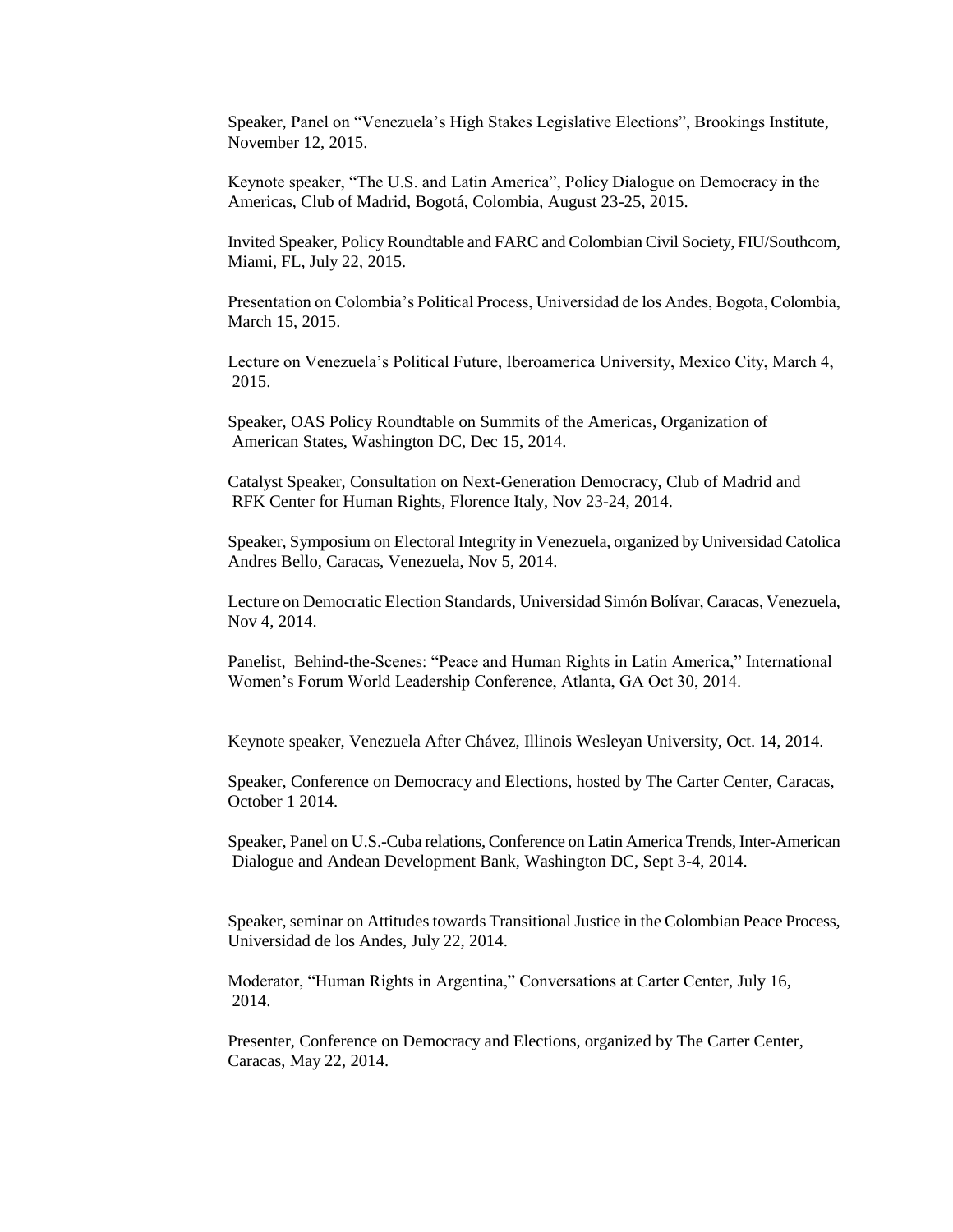Speaker, symposium on Democratic Elections, organized by National Democratic Institute, Tegulcigapa, Honduras, March 17, 2014.

Keynote address, Symposium on the Quality of Elections in Venezuela, Universidad Catolica Andres Bello, Caracas, Venezuela, November 4, 2013.

Presenter, Roundtable on New Foci in Drug Policy: Uruguay, an Open Debate; Organization of American States, Washington DC, September 16, 2013.

Presenter, Evaluating U.S. Elections, Carter Center, July 17, 2013.

Presenter, School on Election Observation, Universidad de Salamanca, Spain, June 19-20, 2013.

Presenter, Symposium, "Change or Continuity: Hugo Chávez and the Future of the Bolivarian Revolution," University of Massachusetts, April 19, 2013.

["Venezuela's Political Future,](http://www.cartercenter.org/news/multimedia/Conversations/VenezuelasPoliticalFuture.html)" (with Margarita López Maya), The Carter Center Conversations Program, April 18, 2013.

Keynote address, Conference on Inter-American Peacebuilding, North Carolina State University, March 14, 2013.

Organizer and presenter, Conference on Democracy, Human Rights, and Peace Honoring Robert A. Pastor, American University, March 5, 2013.

Presenter, Ethics in International Relations, Global Peace Convention, Atlanta, Nov 29, 2012.

Presenter, International symposium on comparative campaign regulations, Caracas, Venezuela, November 15, 2012.

Presenter, State Department Seminar on Venezuela, November 13, 2012.

Presenter, Analyzing the Venezuelan Presidential Elections, Canadian Council on International Affairs, Ottawa (by videoconference) October 24, 2012.

Presenter, Analyzing the Venezuelan Presidential Elections, Council on Foreign Relations, Washington DC, October 23, 2012.

Participant, Workshop on Voter Identification, The Carter Center, Atlanta, Sep 28, 2012.

Presenter, Scenarios for the Venezuelan 2012 Elections, Woodrow Wilson Center, Washington DC, Sept 7, 2012.

Presenter, Seminar on Venezuela, Organization of American States, July 31, 2012.

Book Launch, *Mediación Internacional en Venezuela*, Caracas, Venezuela, June 19, 2012.

Participant, Inter-American Dialogue Sol Linowitz Forum, Washington DC, June 8-9, 2012.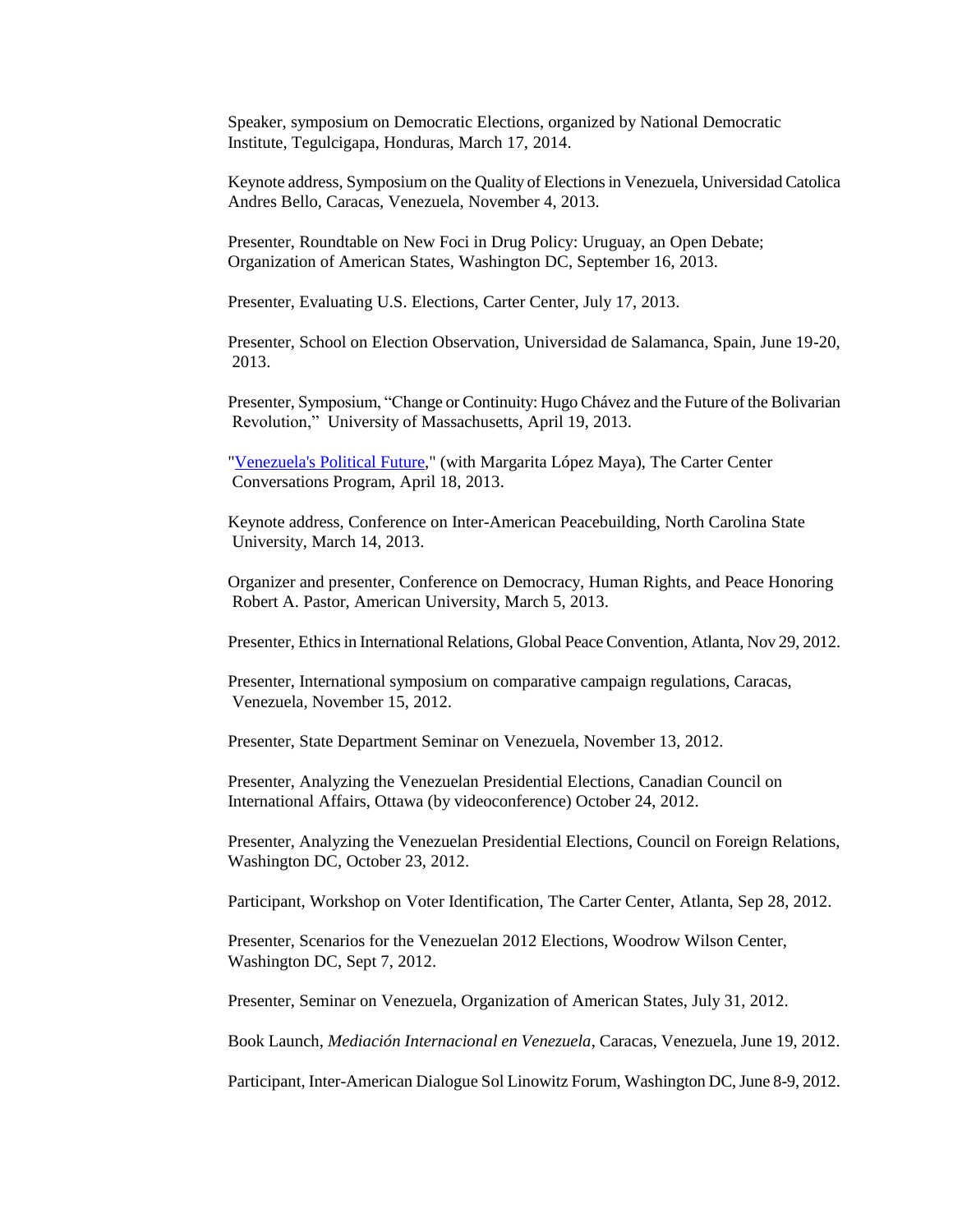Presenter, International symposium on "La calidad de las elecciones subnacionales en Mexico," FLACSO-PNUD, April 17-18, 2012.

Presenter, Seminar on Mexico, Federal Reserve Bank of Atlanta and the World Affairs Council, April 12, 2012.

Chair, International Seminar on The Role of the Media in the Andean Region, La Paz, Bolivia, March 26-27, 2012.

Presenter, Symposium on Venezuela: Countdown to the October 7 Elections, Washington Office on Latin America, Washington DC, March 6, 2012.

Presenter, "International Mediation in Venezuela and Upcoming Venezuela Elections," George Washington University, March 6, 2102.

Presenter, "A conversation on Venezuela," Council of the Americas, Washington DC, March 6, 2012.

Presenter, "Venezuela: from political crisis to elections," American University, Washington DC, March 6, 2012.

Presenter, "Venezuela", Council on Foreign Relations, Atlanta, Mar 1, 2012.

Presenter, Limits to International Influence in Venezuela," Atlanta Council for International Affairs, Jan 9, 2012.

Presenter, "Limits and Opportunities for International Election Observation," Conference on Latin American Elections, Woodrow Wilson Center, Washington DC, December 13, 2011.

Presenter, "Chávez' Venezuela," World Affairs Council, Naples, FL, Dec 5, 2011.

Presenter, "Limits to International Influence in Venezuela," Mcgill University, Montreal, Canada, Nov 22, 2011.

Presenter, Symposium on Automated Elections, Panama City, Panama, December 2, 2011.

Presenter, Symposium on Automated Elections, *Revista Semana*, Bogota Colombia, February 16, 2011.

Keynote address, 14<sup>th</sup> Annual conference on the Americas, The Americas Council, University System of Georgia. Georgia Perimeter College. February 12, 2011.

Moderator, "Brazil Rising: What happens after Lula", World Affairs Council of Atlanta, April 15, 2010.

Presenter, "International Reactions to Democratic Crisis: Trends from Latin America, 1990- 2010," Symposium on Collective Defense and Promotion of Democracy, Georgia State University and The Carter Center, Atlanta, March 15, 2010.

Presenter, "The Volatile Relations between the U.S. and Andean Countries," Institute for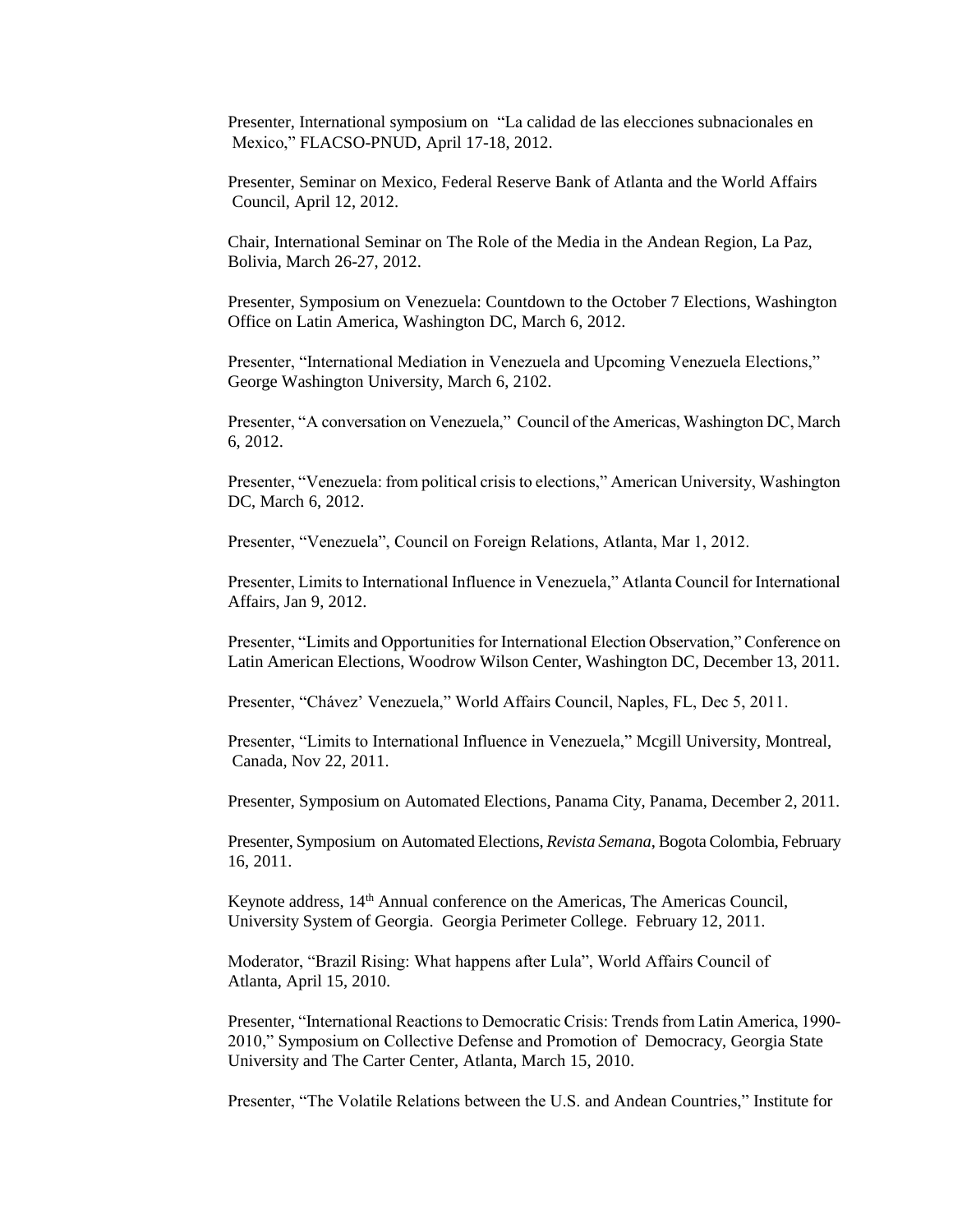Developing Nations, Emory University, Feb 9. 2010.

Participant, "Thirty Years of Democracy in Latin America," symposium chaired by President Leonel Fernandez and sponsored by Funglode and International IDEA, Santo Domingo, Dominican Republic, Oct. 28-30, 2009.

Panel discussant on 3 panels, presenter on 1 roundtable. Latin American Studies Association Congress, June 11-14, 2009, Rio de Janeiro.

Keynote address, "Chávez' Venezuela," The Miller Center, University of Virginia, Nov 21, 2008.

Presenter, "Democratic Transformation in Latin America," Conference on Governability in Latin America, Private Sector Forum of Latin America, Medellin, Colombia, May 29-30, 2008.

Presenter, "Andean Politics", Conference on the Andes, Brown University, February 2008.

Presenter, "Venezuelan Foreign Policy," Conference on Venezuela, George Washington University, January 2008.

Presenter, "Measuring Violations of the Inter-American Democratic Charter", Conference on An International Research Network for Monitoring and Reporting on the State of Democracy in the Andes," Lima, Peru, Dec 14-15, 2007.

Presenter, "New Tendencies in Latin American Politics and their Impact on Relations with the U.S.," Conference on Hacia Donde Va America Latina?, Universidad Nacional de San Martin, Bariloche, Argentina, May 17-18, 2007.

Presenter, "Political conflict and Democracy," Conference on Venezuela after the Reelection of Hugo Chavez, Washington Office on Latin America, Washington, D.C., Feb 14, 2007.

Keynote speaker, "Venezuela after Chávez' Reelection", University of North-Carolina, Chapel Hill, February 7, 2007.

Presenter, "Venezuela and Colombia," UNC-Duke Consortium on Latin America Conference, Feb 8-9, 2007.

Presenter, "Democracy Promotion in Venezuela," Conference on Defending the Gains? Transatlantic Responses When Democracy is Under Threat, Johns Hopkins University SAIS, Baltimore, Sept 25, 2006.

Presenter, "International Response to Democratic Crisis in the Americas," Conference on the Inter-American Democratic Charter," The Carter Center, Atlanta, GA, April 26, 2006.

Presenter, "Four Democratic Vulnerabilities and the Inter-American Democratic Charter," Seminar on Democracy and the 2005 Summit of the Americas, Argentine Ministry of Foreign Affairs, March 2005.

Presenter, Aspen Institute Congressional Forum on Latin America, Punta Mita, Mexico, Jan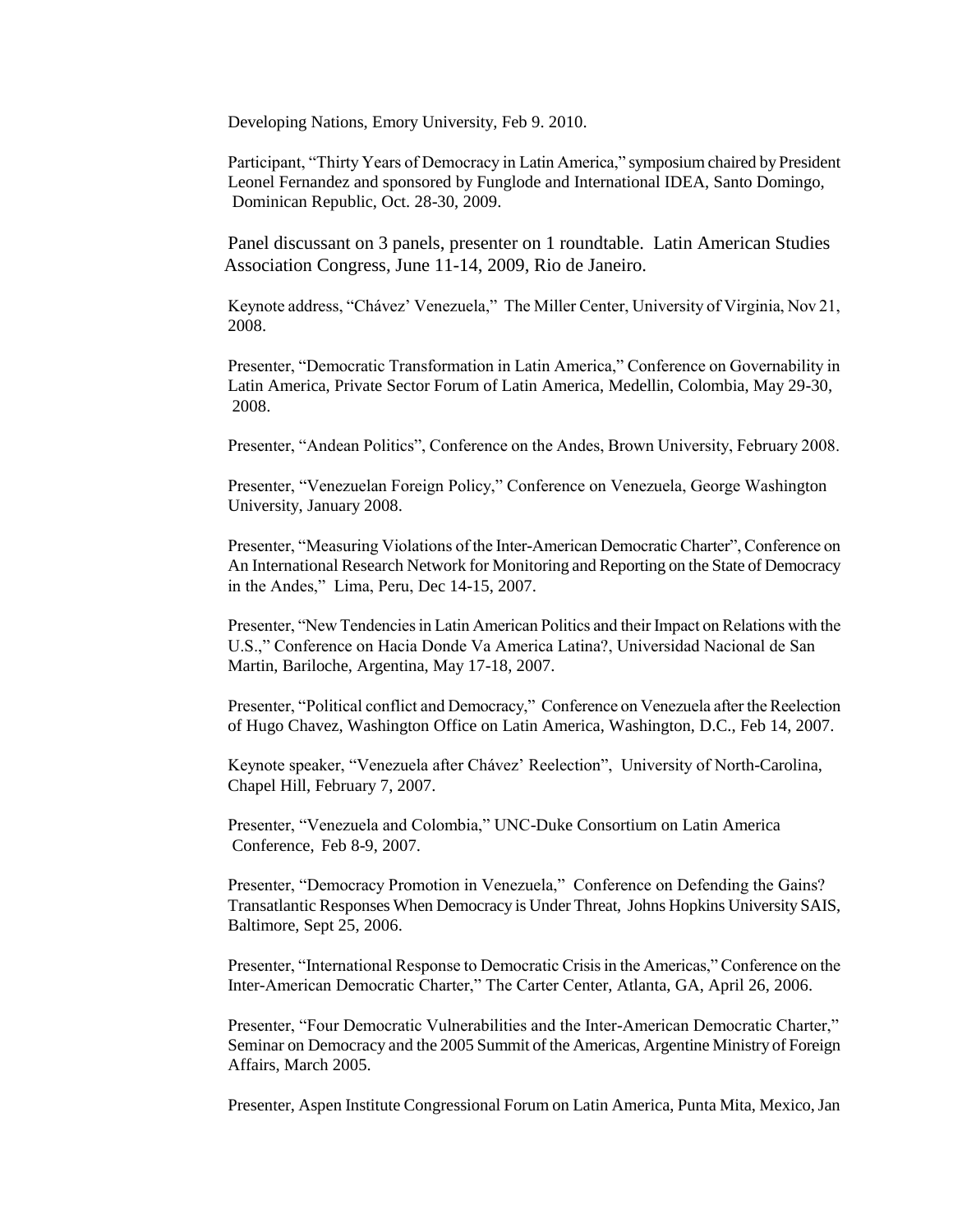9-14, 2005.

Presenter, "Venezuelan Politics," the Tuesday Seminar, David Rockefeller Center for Latin \ American Studies, Harvard University, Nov 30, 2004.

Organizer and presenter, Workshop on "Engaging the Inter-American Democratic Charter," The Carter Center, Nov 11-12, 2004.

Presenter, "Left in Latin America," Corporate Partners Workshop, David Rockefeller Center For Latin American Studies, Harvard University, October 22, 2004.

Presenter, "Venezuela Recall Referendum," Miami Herald Latin American Conference, Miami, Sept 30, 2004.

Presenter, "Venezuela Recall Referendum," Inter-American Dialogue, Washington, D.C., Sept 7, 2004.

Keynote speaker, "Latin America's Contemporary Context" Federal Reserve Bank Supervisory Meeting, Atlanta, June 3, 2004.

Organizer and presenter, Workshop on "Creating the Friends of the Inter-American Democratic Charter," The Carter Center, May, 2004.

Presenter, Sol Linowitz Forum on U.S. and Latin America, Inter-American Dialogue, May 14-16, 2004.

Presenter, Georgetown University Conference on the Future of Venezuela, April, 2004.

Presenter, U.S. Institute for Peace Workshop on Reconciliation in Venezuela, April 2004.

Presenter, "The Future for Venezuela," Salomon Smith Barney Conference on Latin America; Annual Meeting of the Inter-American Development Bank, Milan, Italy, March 22-24, 2003.

Presenter, "Venezuela Political and Economic Crisis," Council on Foreign Relations, New York, February 2003.

Participant, "Latin American Democracy," Conference of the Ditchley Foundation, Oxford, England, February 2003.

Presenter, "Venezuela: Perspectives and Prospects in a Time of Uncertainty," Institute of Latin American Iberian Studies, Columbia University, New York City, November 18, 2002.

Presenter, "Venezuela: The Path to Reconciliation and Change," Council of the Americas, New York City, November 18, 2002.

Presenter, Seminar on the Inter-American Democratic Charter, Liu Institute, University of British Columbia, November 12-13, 2002.

Moderator and Participant, Inter-American Forum on Political Parties, Sponsored by the Organization of American States, Vancouver, December 4-6, 2002.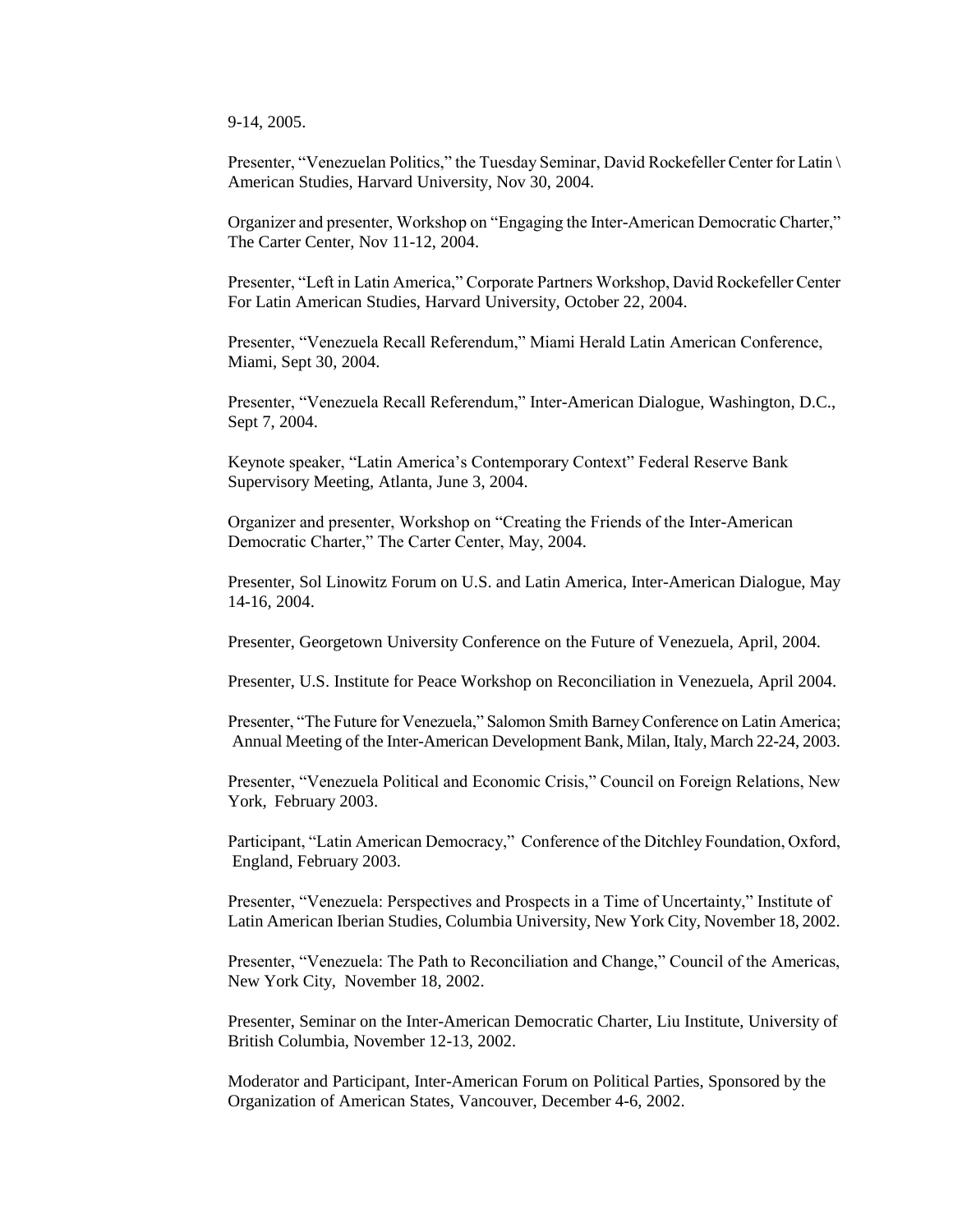Moderator, "The Future of U.S.-Cuba Relations," Debate at The Carter Center, Atlanta, March 22, 2002.

Moderator, Conference on Electoral Reform in Peru, Lima, Peru, December 1-2, 2001.

Presenter, Conference on the 2001 Elections in Peru, Lima, Peru, July 11, 2001.

Participant, Conference on Money and Politics, Mexico City, June 3-5, 2001.

Invited participant of civil society to the Presidential Summit of the Americas (Quebec City, April 2001. Contributed proposals through the OAS and the Council of Presidents and Prime Ministers.

Presenter, U.S. State Department Symposium on "Venezuela", September 2000.

Presenter, U.S. Inter-Agency Conference on "Venezuela", September 22, 1999.

Presenter, U.S. Inter-Agency Conferences on **Prospects** for Reform in Venezuela, Washington, D.C., September 11, 1998.

Participant,  $\Box$ U.S National Interest and the Western Hemisphere, $\Box$  The American Assembly,May 28-31, 1998, Harriman, New York.

Presenter, U.S. Inter-Agency Conferences on Nicaragua, Washington D.C., October 17, 1997.

Presenter, U.S. AID Conference on Post-Conflict Democratic Transition: Washington, D.C., October 30-31, 1997.

Participant, United Nations Conference on Election-Monitoring, Queretaro, Mexico, August 14-16, 1997.

Presenter, U.S. Inter-Agency Conference on Nicaragua, Washington, D.C., September 22, 1.

Participant, U.S. Department of State Conference on Venezuela, Washington, D.C. January 13, 1995.

Panel Moderator, Southern Center for International Studies Conference on Latin America: Emerging Power in a Changing World, Atlanta, GA, February 23, 1995.

 Participant, Workshop on Defining International Standards for Free and Fair Elections, Inter-Parliamentary Union, United Nations, New York, January 22, 1994.

Participant, Seminar on Collective Responses to Regional Problems, American Academy of Arts and Sciences, Carter Center, Atlanta, September 20-21, 1993.

Speaker, Seminar on The Social Aspects of Peacekeeping, Friedrich Ebert Foundation, United Nations, New York City, April 28, 1993.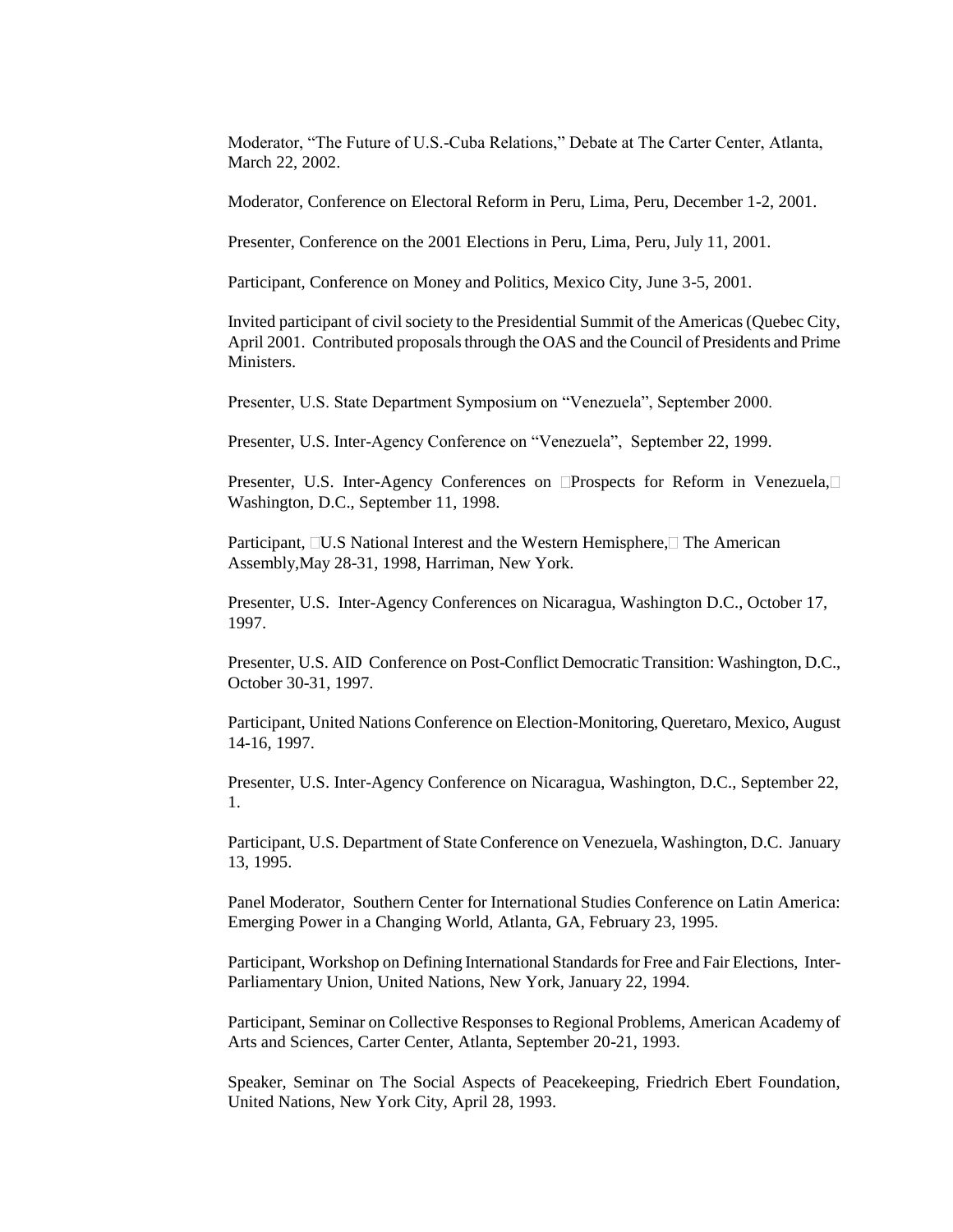Co-Director and Presenter, Conference on Democracy Under Pressure: Politics and Markets in Venezuela, North-South Center, Caracas, Venezuela, November 9-11, 1992.

Discussant, Conference on International Transformations and Hemispheric Restructuring, North-South Center, Miami, December 7-8, 1992.

Participant and Co-organizer, Conference on Public-Private Sector Cooperation for Development, University System of Georgia and Argentine Consulate, Atlanta, November 4- 6, 1992.

Participant, Mexican Election-Monitoring of U.S. Elections Project, Carter Center, November 1-5, 1992.

Speaker, Workshop on Election-Monitoring, United Nations, New York, City, November 7, 1992.

Participant, Workshop on a New Social Science Research Agenda, Woodrow Wilson Center for International Affairs, Washington, D.C., December 13-15, 1991.

Speaker, Workshop on Civilian Aspects of Peacekeeping, Canadian Institute of Peace Security, Ottawa, July 9-10, 1991.

Presenter, Conference on U.S.-Latin American Relations in the 1990s, North-South Center, Miami, June 15-17, 1991.

Plenary Session speaker, "International Monitoring of Transitional Elections," Southern Political Science Association Meeting, Atlanta, November 9, 1990.

Presenter, "U.S. Foreign Policy in Central America," Third World Studies Conference, Georgia Southwestern College, May 25, 1989.

Keynote speaker, "The United States and Cuba," Conference on the New Ethnics: Immigration and Assimilation of Cubans in the U.S., Georgia College, April 19-20, 1989.

Rapporteur, Consultation on the Hemispheric Agenda, The Carter Center of Emory University, Atlanta, March 29-30, 1989.

Participant, Conference on Labor Movements and Transitions to Democracy, Kellogg Institute, Notre Dame, IN, April 26-28, 1988.

Participant, Conference on El Salvador, Commission on U.S.-Latin American Relations, St. Simon's Island, GA, October 1988.

Participant, Seminar on U.S. Elections and Policy Toward Latin America, Cuban Center for U.S. Studies and University of New Mexico, Havana, Cuba, September 1988.

## **OP/EDs. MEDIA ANALYSES and selected MEDIA APPEARANCES**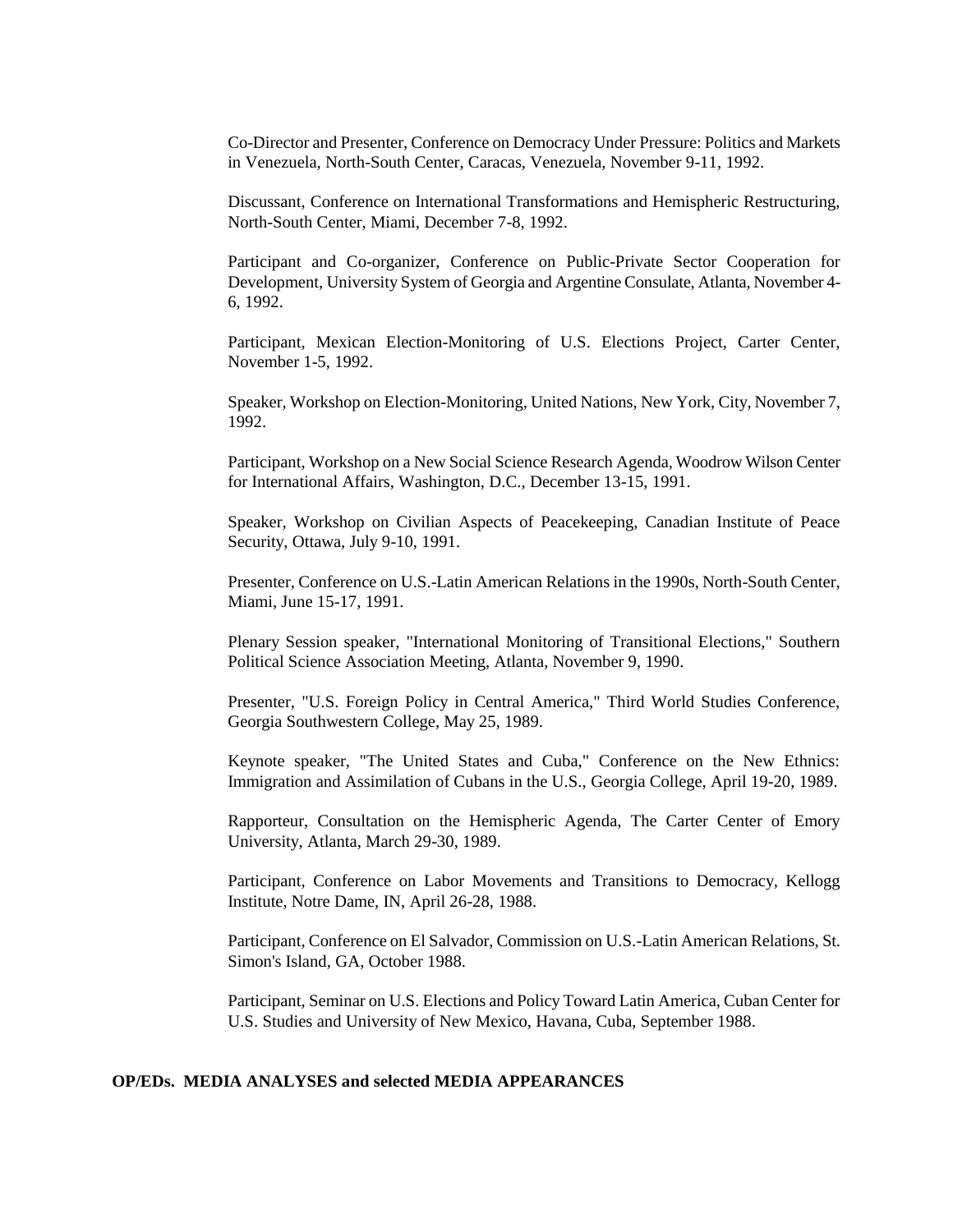["Will Elections Save Venezuela?"](http://thehill.com/opinion/international/370631-will-elections-save-venezuela) *The Hill,* January 26, 2018.

July-August 2017, interviewed in various media outlets about the Venezuelan crisis, including NPR/WBUR's On Point, Wall Street Journal, Financial Times, New York Times, Reuters, BBC News Hour, BBC World, Australia Public Broadcasting, Canadian Broadcasting Corporation, Al Jazeera English, CGTV, and others.

["What Can be Done about the Crisis in Venezuela?,](http://www.macleans.ca/opinion/what-can-be-done-about-the-crisis-in-venezuela/)" *Maclean's Magazine*, July 7, 2017.

["Protests Alone Won't Fix Venezuela. This Approach Could.,](http://mobile.reuters.com/article/idUSKBN17Y1YB)" *Reuters*, May 3, 2017.

Interview on my research about Polarized Polities on *[National Public Radio](http://www.npr.org/2017/04/05/522756774/political-science-professor-warns-of-dangers-of-polarized-politics)*, April 5, 2017.

Jennifer McCoy quoted in AP story on Venezuelan opposition historic electoral victory, Published by *New York Times, [The Guardian](http://www.theguardian.com/world/2016/jan/05/venezuela-hugo-chavez-opposition-party-sworn-in-legislature-socialist)*, and others, January 5, 2016.

["Historic Summit Falls Short of Potential,](http://www.aljazeera.com/indepth/opinion/2015/04/historic-summit-falls-short-potential-150413045433488.html)" *Al Jazeera America*, April 13, 2015.

["The Americas as a Political Project: Dead or Alive?"](https://www.opencanada.org/features/the-americas-as-a-political-project-dead-or-alive/) *Open Canada,* April 17, 2015.

["Americas Summit: Real Hemispheric Problems Shrouded behind Leaders](http://www.globalatlanta.com/article/27547/americas-summit-real-hemispheric-problems-shrouded-behind-leaders-delicate-dance/)  [Delicate Dance,](http://www.globalatlanta.com/article/27547/americas-summit-real-hemispheric-problems-shrouded-behind-leaders-delicate-dance/)" *Global Atlanta*, April 10, 2015.

**[EEUU-Venezuela: "El miedo conduce a que muchos piensen que es imposible convivir",](http://www.infobae.com/2015/03/14/1715873-eeuu-venezuela-el-miedo-conduce-que-muchos-piensen-que-es-imposible-convivir)**  interview of Jennifer McCoy in *Infobae* (Argentine on-line analyses), March 17, 2015.

**["Este es el momento en que Obama puede actuar por su legado",](http://www.infobae.com/2015/03/15/1716075-este-es-el-momento-que-obama-puede-actuar-su-legado)** interview of Jennifer McCoy in *Infobae* (Argentine on-line analyses), March 15, 2015.

["Cuba: History is on Obama's Side,](http://www.aljazeera.com/indepth/opinion/2014/12/cuba-history-obama-side-20141219113817672957.html)" *Al Jazeera*, December 20, 2014.

Guest to discuss U.S. policy shift with Cuba on *[CNN](http://edition.cnn.com/video/data/2.0/video/world/2014/12/17/ct-cuba-us-relations-jennifer-mccoy-intv.cnn.html)*, December 17, 2014.

["Colombia after the Elections,](http://thehill.com/blogs/pundits-blog/international/210003-colombia-after-the-elections)" *The Hill*, June 20, 2014.

Jennifer L. McCoy quoted on voting irregularities in Randal C. Archibold, ["Incumbent's Party Loses Presidency in Panama"](http://mobile.nytimes.com/2014/05/05/world/americas/panama-elections.html?from=homepage) *New York Times*, May 4, 2014.

["How to Build Voter Turnout"](http://www.myajc.com/news/news/opinion/how-to-build-voter-turnout/nfBWM/?icmp=ajc_internallink_invitationbox_apr2013_ajcstubtomyajcpremium) (with Charles Hankla), *The Atlanta Journal-Constitution*, March 14, 2014.

["Can Venezuela Back Down from the Cliff?,](http://www.aljazeera.com/indepth/opinion/2014/03/can-venezuela-back-down-from-cli-20143136346997108.html)" *Aljazeera*, March 13, 2014.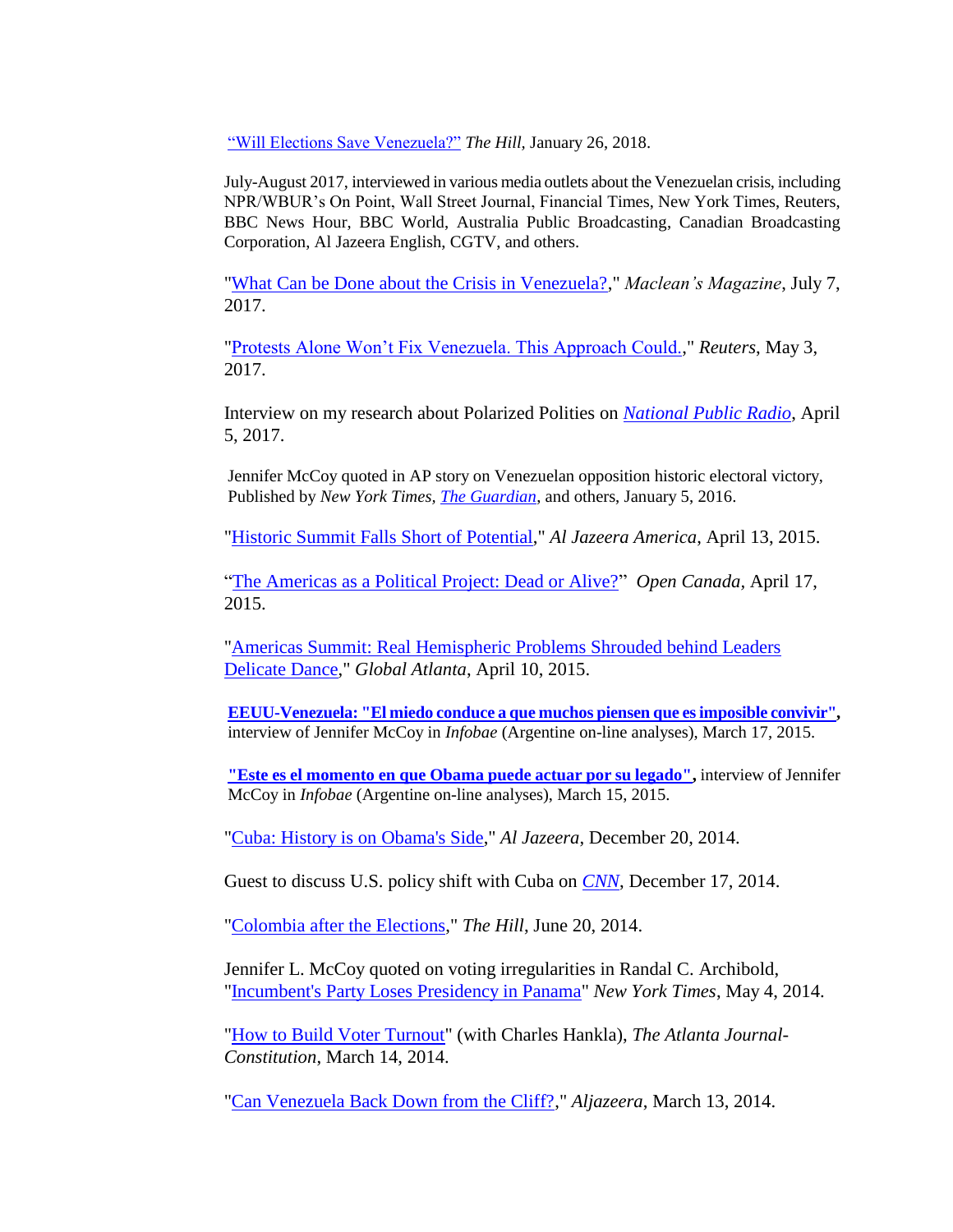["The 'Street Strategy' Deepening Venezuela's Troubles"](http://nationalinterest.org/commentary/the-street-strategy-deepening-venezuelas-troubles-9994) (with Michael McCarthy), *The National Interest*, March 5, 2014.

["Latin America's Experiences Offer Lessons for Postcoup Egypt,](http://www.worldpoliticsreview.com/articles/13089/latin-america-s-experiences-offer-lessons-for-postcoup-egypt)" *World Politics Review*, July 15, 2013.

["The Roots of Venezuela's Recount"](http://nationalinterest.org/commentary/the-roots-venezuelas-recount-8397) (with Michael McCarthy), *The National Interest*, April 25, 2013.

["Venezuela Votes Again"](http://nationalinterest.org/commentary/venezuela-votes-again-8331) (with Michael McCarthy), *The National Interest*, April 10, 2013.

["Chávez Legacy an Incomplete Revolution,](http://www.usatoday.com/story/opinion/2013/03/06/hugo-chavez-legacy-column/1966979/)" *USA Today*, March 6, 2013.

"Constitutional Debates Amidst an Absent President", posted in Venezuelan Politics and Human Rights Blog, WOLA, January 10, 2013. [http://venezuelablog.tumblr.com/post/40177039917/constitutional-debates-amidst-an-absent](http://venezuelablog.tumblr.com/post/40177039917/constitutional-debates-amidst-an-absent-)president; also published in Portuguese in Folha de Sao Paolo.

"Despite Uncertainty, Venezuela's Political Scenario not all that Bleak" with Michael McCarthy, Dec. 20, 2102. World Politics Review. [http://www.worldpoliticsreview.com/articles/12587/despite-uncertainty-venezuelas-political](http://www.worldpoliticsreview.com/articles/12587/despite-uncertainty-venezuelas-political-scenarios-not-all-bleak)[scenarios-not-all-bleak;](http://www.worldpoliticsreview.com/articles/12587/despite-uncertainty-venezuelas-political-scenarios-not-all-bleak) also published in Portuguese in Folha de Sao Paolo.

"Beneath Chávez's Victory," posted in Financial Times Beyond Brics Blog, October 15, 2012. <http://blogs.ft.com/beyond-brics/2012/10/15/guest-post-beneath-chavezs-victory/> Also published in Portuguese in Folha de Sao Paolo and in Spanish in Infobae. <http://america.infobae.com/notas/59958-Detras-de-la-victoria-de-Chavez> [http://www1.folha.uol.com.br/mundo/1172142-analise-por-sob-a-vitoria-de](http://www1.folha.uol.com.br/mundo/1172142-analise-por-sob-a-vitoria-de-chavez.shtml)[chavez.shtml](http://www1.folha.uol.com.br/mundo/1172142-analise-por-sob-a-vitoria-de-chavez.shtml)

"Avisa a Hugo Chávez: Vaya más despacio," Tal Cual newspaper, Caracas, Venezuela, Dec 12, 2007, p. 4.

"Putting the Brakes on Chávez," Newsday, Dec 10, 2007.

"The Meaning of the Year of Elections in Latin America," IPS Column Service, December 7, 2006.

"Chávez' Second Chance," New York Times, April 18, 2002.

"Does U.S. Vote Meet World's Standards?," with David Carroll, Atlanta Journal and Constitution, November 8, 1992.

"Venezuela Coup Plot a Test for Democracy," Daily News, February 16, 1992.

"Do Not Leave Nicaragua Alone," Christian Science Monitor, November 28, 1990.

"Venezuela: The Dilemmas of Sudden Oil Wealth," The Miami Herald, September 9, 1990.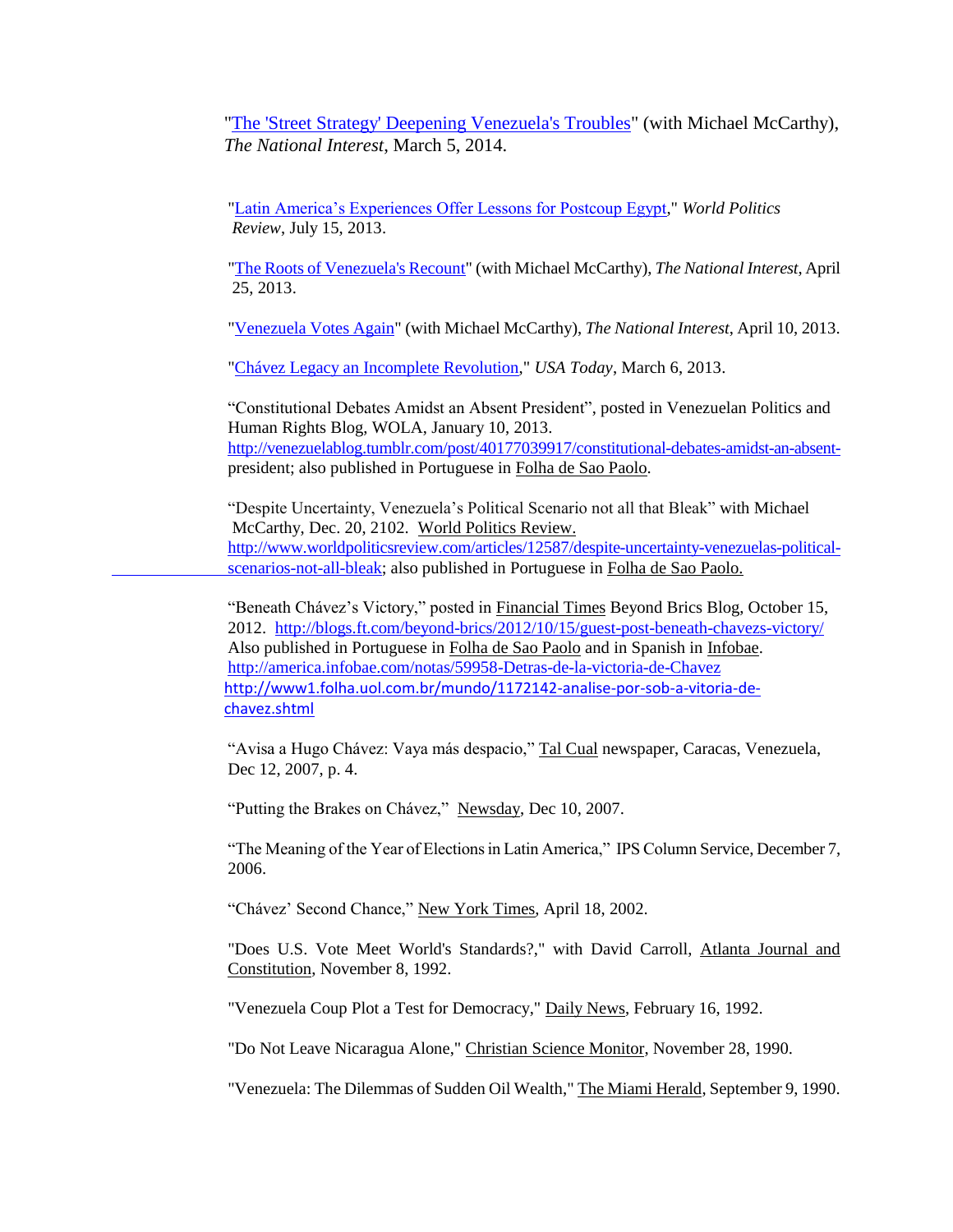"Journey to Democracy in Nicaragua," with Robert A. Pastor, Atlanta Journal and Constitution (Perspective Section), April 22, 1990.

"Venezuelan Riots Underscore Need for Debt Policy," Atlanta Constitution, March 7, 1989.

"Panama's Shift Must Come From Within," Atlanta Constitution, March 4, 1988.

"Unilateral Intervention by U.S. could Lend Support to Haiti's Military Junta," Atlanta Constitution, December 9, 1987.

#### **PROFESSIONAL ACTIVITIES and SERVICE**

Expert Witness with written reports for three Venezuela Asylum Cases, fall 2017.

Interviewed for film documentary on Cuban Political Change by Gianni Mina, December 5, 2015.

Regional leader retreat, Scholars Strategy Network, Harvard University, Boston, October 29- 31, 2015.

Keynote speaker, Club of Madrid Regional Dialogue on Democracy, Bogotá, Colombia, August 23-26, 2015.

Workshop on Populism in Europe and Latin America, European Consortium on Political Research, Nijmegen, Netherlands, June 29-July 3, 2015.

Participant, University Leaders Forum, Summit of the Americas, Panama City, Panama, April 9-11, 2015.

Co-Chair, Consultation on Ecuador's Communication Law, Quito Ecuador, Dec 10, 2014.

Co-Chair, Conference on Media, Democracy and Peace, organized by The Carter Center and Universidad de los Andes, Bogotá, Colombia, Nov 6-7, 2014.

Co-Chair, Conference on New Paradigms of Media Regulation, organized by The Carter Center, Santiago, Chile, May 26-27, 2014.

Mission leader, Carter Center High-Level Delegation to Panama's National Elections, May 4, 2014.

Participant, Workshop on Amnesty and Transitional Justice, Barcelona, Spain, March 24-25, 2014.

Co-Chair, Conference on Concentration of Media, Lima, Peru, March 20-21, 2014.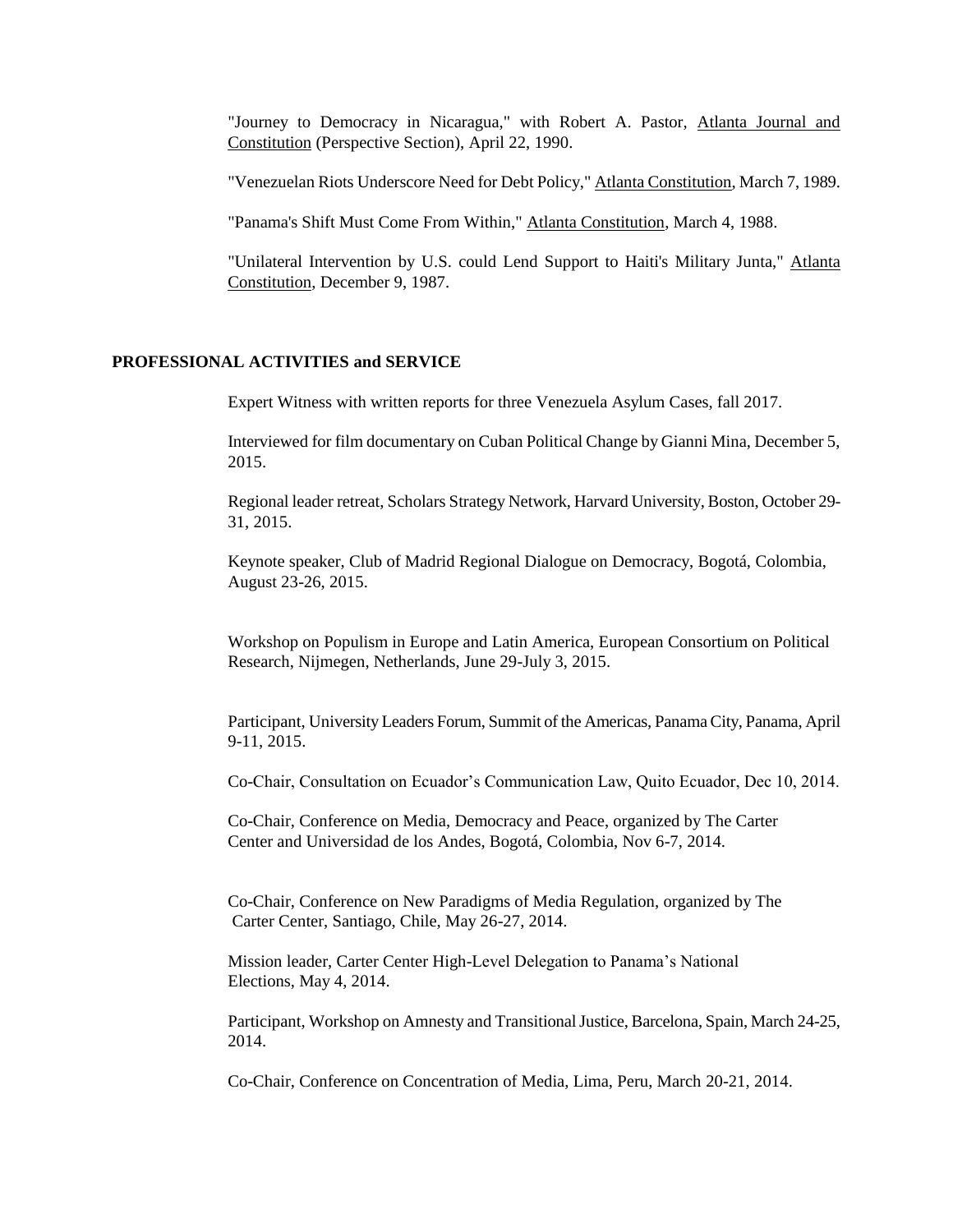Mission leader, Carter Center High-Level Delegation to Honduran National Elections November 24, 2013.

Mission leader, Carter Center High-Level Delegation to Venezuelan Special Presidential Elections, April 14, 2013.

Co-Chair, Conference on Media-Government Relations, Quito, Ecuador, Jan 20-21, 2013.

Mission leader, Carter Center Expert Study Mission to the Venezuelan Presidential elections, October 7, 2012.

Mission leader, Carter Center Expert Study Mission to the Venezuelan MUD primary elections, Feb 12, 2012.

Mission leader, Carter Center Expert Study Mission to the Nicaraguan national elections, Nov 5-10, 2011.

Mission leader for The Carter Center's election observation mission, Bolivia National Elections, December 6, 2009.

Facilitator for Sensitive Issues Commission of the Foreign Ministers during the restoration of diplomatic relations between Ecuador and Colombia, September-December 2009.

Led international delegation of Friends of the Inter-American Democratic Charter to Honduras to pursue a peaceful resolution to the coup and political conflict. October 2009.

Press commentary on Honduran coup to New York Times, Washington Post, LA Times, CNN domestic, CNN Espanol, CNN.com, and many others. 2009

Election observer, Bolivia Constitutional Referendum, January 25, 2009.

Invited civil society representative, Summit of the Americas, Trinidad and Tobago, April 2009.

Director, Carter Center's project on Mediation and Monitoring in Venezuela (2002-2004).

Representative for the Carter Center to the Tripartite International Working Group on Venezuela (OAS, UNDP, Carter Center) to mediate the political conflict, 2002-2004.

Director, President Carter's historic trip to Cuba, May 2002 (organized trip and accompanied the Carters).

Directed election observer delegations to Bolivia (2009), Jamaica (2002), Venezuela (1998, 1999, 2000, 2003, 2004), Peru (2000, 2001), Nicaragua (1990,1996, 2001), Panama (1994) and Mexico (1994) for The Carter Center.

Election observer to Indonesia (1999), Jamaica (1997), Guyana (October 1992) with Carter Center delegation; Haiti (December 1990) with Carter Center/NDI delegation; Suriname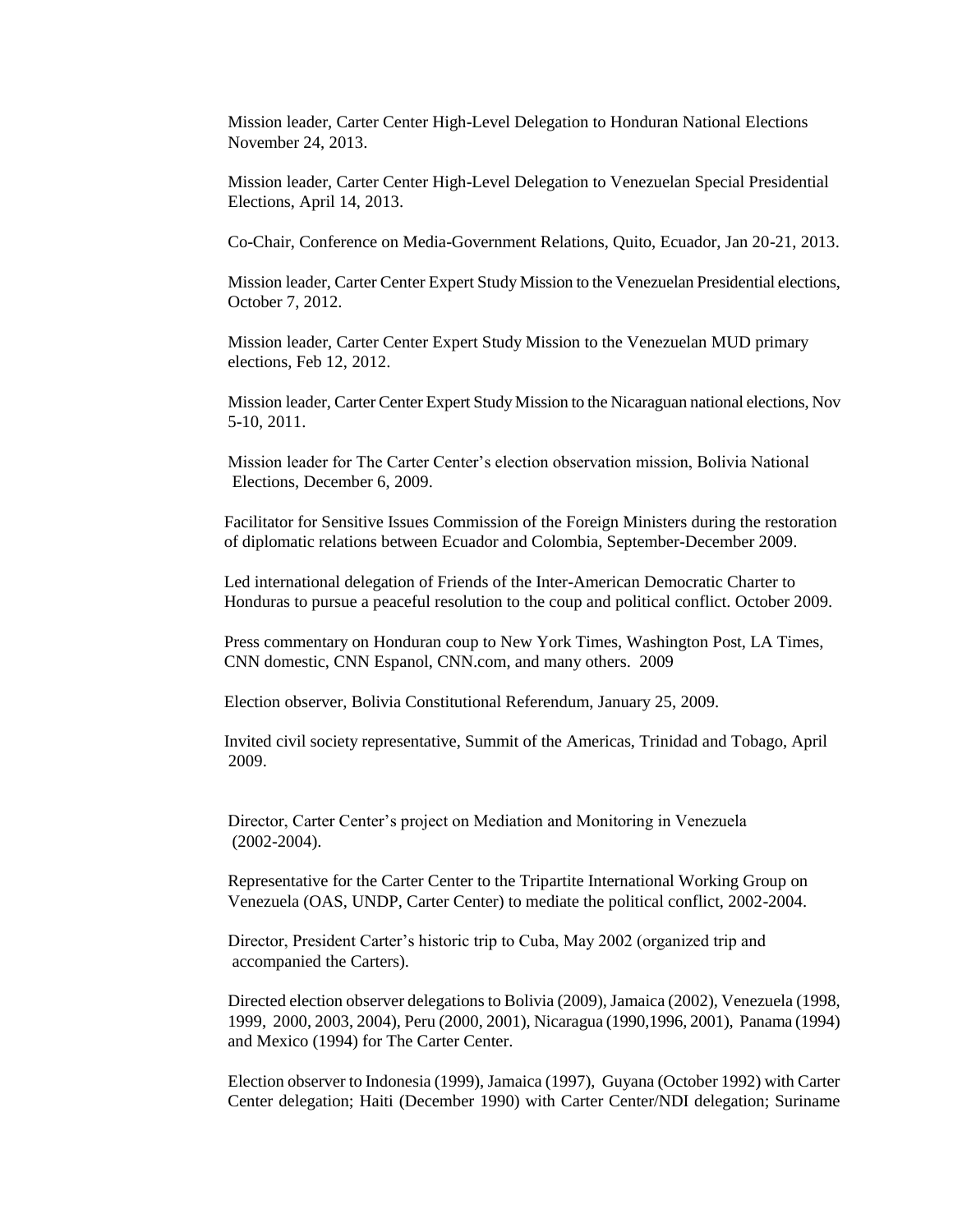(May 1991) with OAS delegation.

Chaired hemispheric conference on Political Finance in the Americas, The Carter Center, March 2003 (100 participants including former presidents, current policymakers, leading scholars, media, business, NGOs.)

Chaired hemispheric conference on Challenges to Democracy in the Americas, The Carter Center, October 2000 (100 participants including former presidents, current policymakers, leading scholars, media, business, NGOs.)

Chaired hemispheric conference on Transparency for Growth in the Americas, The Carter Center, May 1999 (100 participants including former presidents, current policymakers, leading scholars, media, business, NGOs.)

Director, Nicaraguan Property Project of The Carter Center (1994-95).

Election-Monitor and Managua Director for Council of Freely-Elected Heads of Government (Chair, Jimmy Carter), Nicaragua Elections Project, The Carter Center (October 1989-March 1990).

## **CONSULTANCIES/ADVISORY BOARDS/TASK FORCES**

Atlanta Co-Chair, Scholars Strategy Network, 2014-present.

Board Member, International Women's Forum-Georgia, 2011-14.

Council on Foreign Relations Task Force on Brazil, 2010-11.

Senior Advisor to the Andean Democracy Research Network. 2008-present.

Contributing member of Brookings Commission on Partnership with Latin America to provide recommendations to the next U.S. administration (2008)

Executive Secretary and Founder, Friends of the Inter-American Democratic Charter, a group of leaders and ministers from the Americas promoting the collective defense of democracy in the hemisphere.

Academic Advisory Board Member to the U.S. Commission on Federal Election Reform, cochaired by Jimmy Carter and James Baker (2005).

Member of the Board, FOCAL (Canadian Latin American Institute), 2005-2010.

Task Force Member, "Colombia", Inter-American Dialogue, 2004.

Co-chair of the UNDP-LAC Democratic Dialogue Community of Practice project (2003).

Consultant to the UNDP Regional Project on Democratic Development in Latin America (theoretical framework), 2002.